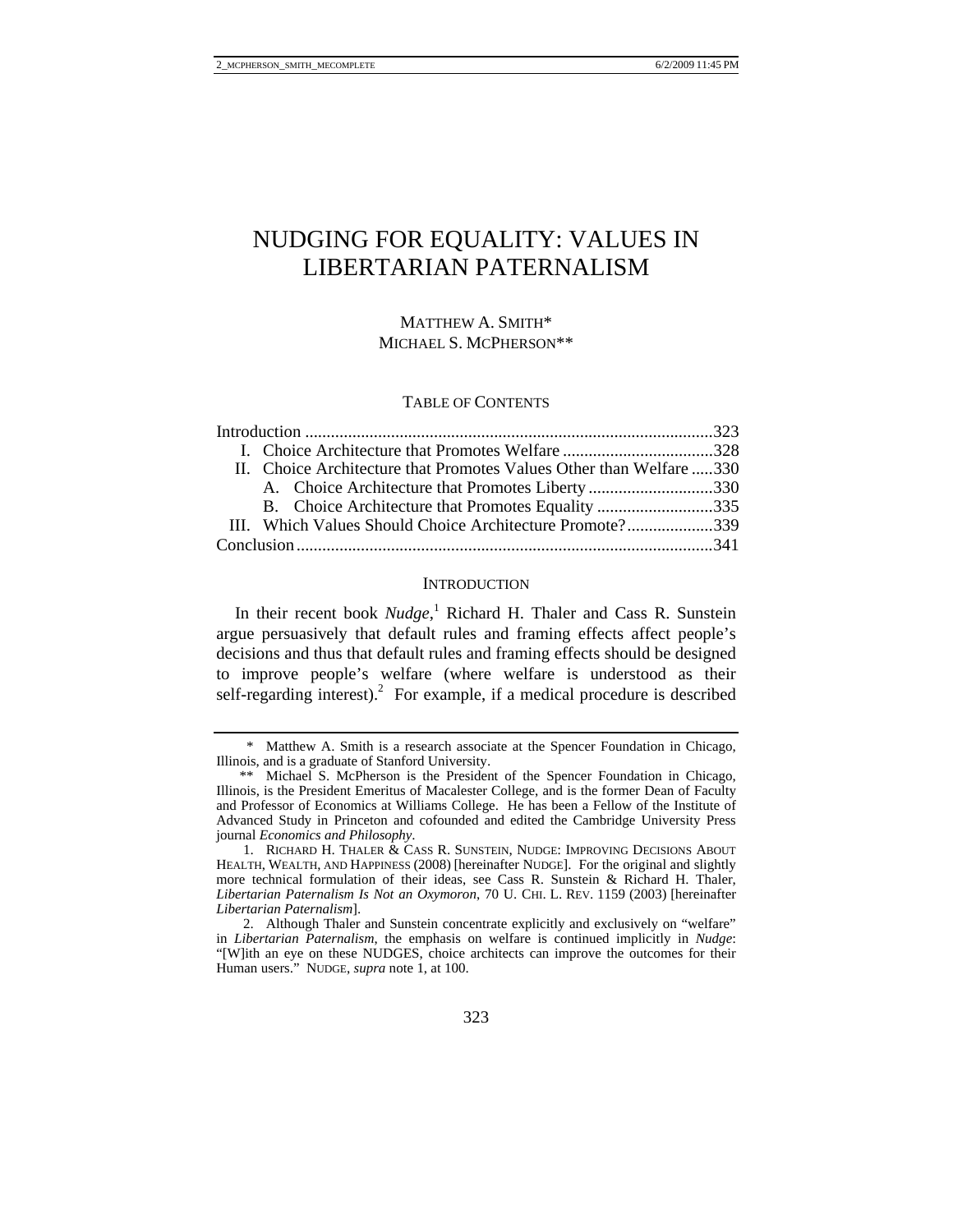as having a 10% mortality rate at five years, people are far less likely to undergo the procedure than if it is described as having a 90% subsistence rate, even though one logically entails the other.<sup>3</sup> Choosing the right framing effect can thus enhance patients' welfare by helping them make the "right" decision. This focus on welfare is a notable aspect of Thaler and Sunstein's work. Our work here is distinctive because we focus on values other than welfare. More specifically, we use a range of examples to show that default rules and framing effects can also promote values such as liberty and equality. In so doing, we hope to expand the range of issues and ideas advanced by Thaler and Sunstein. Initially, it will be helpful to review the disciplinary strands on which our work is predicated.

One of the most influential developments in legal analysis has been the application of insights from what is known as behavioral economics, a movement that began as psychologists questioned the behavioral assumptions of modern economics. The dominant view in economics had been (and to a large extent continues to be) that individuals choose in their best interests all or most of the time. As a simplifying assumption, this view of human behavior has proven extraordinarily useful, at least as witnessed by the prestige accorded the profession, its ascendancy within the academy, and its applications to public policy.<sup>4</sup> However, excellent work in psychology has shown that this dominant view is often wrong: humans regularly make systematic and predictable errors of judgment. For instance, in making probability judgments about an individual, humans often rely on a personality sketch of that individual. Critically, the resulting judgments may violate the laws of probability. Consider the following description: "Bill is 34 years old. He is intelligent but unimaginative, compulsive, and generally lifeless. In school, he was strong in mathematics but weak in social studies and humanities."5

<sup>3</sup>*. See id.* at 36 (outlining the importance of framing effects in a variety of domains, including the present medical example).

<sup>4</sup>*. See* DAVID JOHN FRANK & JAY GABLER, RECONSTRUCTING THE UNIVERSITY: WORLDWIDE SHIFTS IN ACADEMIA IN THE 20TH CENTURY 133 (2006) (showing that economics departments worldwide have grown at least 124% in the 20th century); Marion Fourcade, *The Construction of a Global Profession: The Transnationalization of Economics*, 112 AM. J. SOC. 145, 185 (2006) (detailing the increasingly international uses for, and bases of, the discipline of economics); Marion Fourcade-Gourinchas, *Politics, Institutional Structures, and the Rise of Economics: A Comparative Study*, 30 THEORY & SOC'Y 397, 397 (2001) ("[M]odernity has been a witness to the dramatic rise of economics around the world as it has evolved from a loose discursive 'field,' with no clear and identifiable boundaries, into a fully 'professionalized' enterprise, relying on both a coherent and highly formalized disciplinary framework, and extensive practical claims in administrative, business, and mass media institutions.").

 <sup>5.</sup> Amos Tversky & Daniel Kahneman, *Extensional Versus Intuitive Reasoning: The Conjunction Fallacy in Probability Judgment*, *in* HEURISTICS AND BIASES: THE PSYCHOLOGY OF INTUITIVE JUDGMENT 19, 24 (Thomas Gilovich et al. eds., 2002).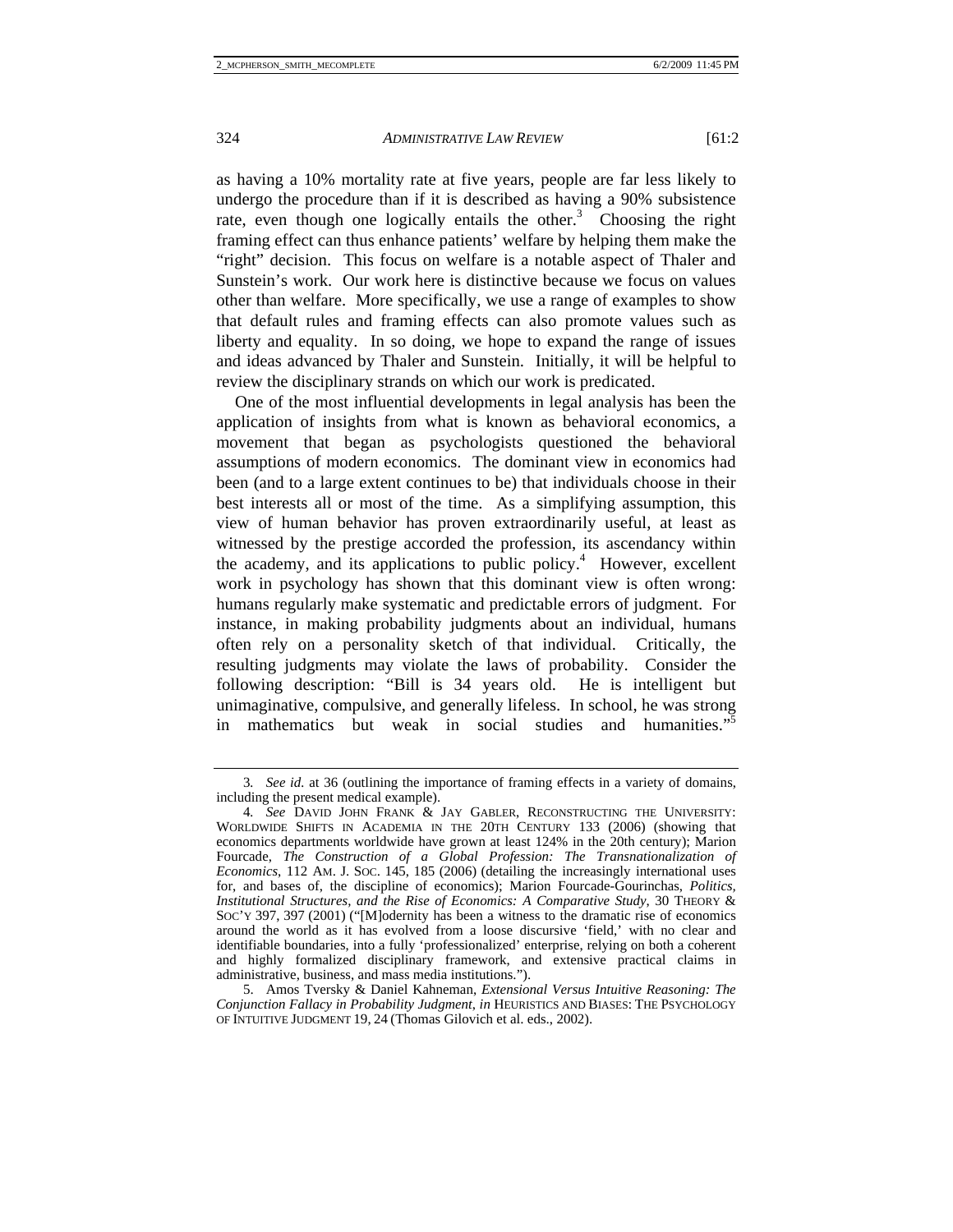Undergraduates who were given this description were also asked to rank the independent probabilities that Bill is an accountant (*A*), Bill plays jazz (*J*), and Bill is an accountant who plays jazz (*A&J*). Although it is impossible for *A&J* to be more probable than *J* (since the conjunction of two events will always be less probable than one of them alone), 87% of the students submitted the following probability ranking:  $A > A \& J > J$ <sup>6</sup> The flawed reasoning here is that Bill is so staid he must be an accountant, whatever else he may be.

Legal academia is just beginning to work out the implications of these psychological insights, but their conceptual impact is clear and striking. Under the old economic assumption, legal rules that sought to change behavior could do so only by changing individuals' interests—by altering incentives with mandates, subsidies, or other types of regulation. In contrast, this new psychological research opens the conceptual space: if individuals make systematic and predictable errors of judgment, then it may be possible to change their behavior by mitigating or exploiting those errors. For example, people often display status quo bias, preferring to stick with whatever default they are given even if there are better options. A characteristic illustration is the default rule employers use for enrollment in retirement savings programs: if employers use an opt-out rule (in which employees are automatically enrolled in the program and may actively choose to become unenrolled), a greater percentage of employees will be enrolled than if employers use an opt-in rule (in which employees are automatically unenrolled and may actively choose to enroll).<sup>7</sup> Here, simply changing the default rule without altering the incentives for enrollment results in substantial changes in outcomes.

The most thorough and convincing exploration of this new terrain is given by Thaler and Sunstein.<sup>8</sup> They focus on what they call "choice

<sup>6</sup>*. Id.*

<sup>7</sup>*. See* James J. Choi et al., *Defined Contribution Pensions: Plan Rules, Participant Choices, and the Path of Least Resistance*, *in* 16 TAX POL'Y & ECON. 67, 76 (James M. Poterba ed., 2002) (showing that, for companies with automatic enrollment participation in 401(k) plans, enrollment was 31% to 34% higher after thirty-six months of employment than at companies without automatic enrollment); Brigitte C. Madrian & Dennis F. Shea, *The Power of Suggestion: Inertia in 401(k) Participation and Savings Behavior*, 116 Q.J. ECON. 1149, 1150 (2001), *cited in Libertarian Paternalism*, *supra* note 1, at 1160 n.1.

 <sup>8.</sup> NUDGE, *supra* note 1; *see also Libertarian Paternalism*, *supra* note 1, at 1160 (arguing that libertarian paternalism provides a framework for analyzing certain legal questions). The literature discussing the legal and policy implications of behavioral economics is copious. *See, e.g.*, BEHAVIORAL LAW AND ECONOMICS (Cass R. Sunstein ed., 2000) (arguing that an understanding of behavior and choice is necessary to the analysis of law); Colin Camerer et al., *Regulation for Conservatives: Behavioral Economics and the Case for "Asymmetric Paternalism*,*"* 151 U. PA. L. REV. 1211 (2003) (proposing a conservative approach to evaluating paternalistic regulations and doctrines); Ehud Guttel  $\&$ Alon Harel, *Matching Probabilities: The Behavioral Law and Economics of Repeated Behavior*, 72 U. CHI. L. REV. 1197 (2005) (analyzing the effects of probability matching on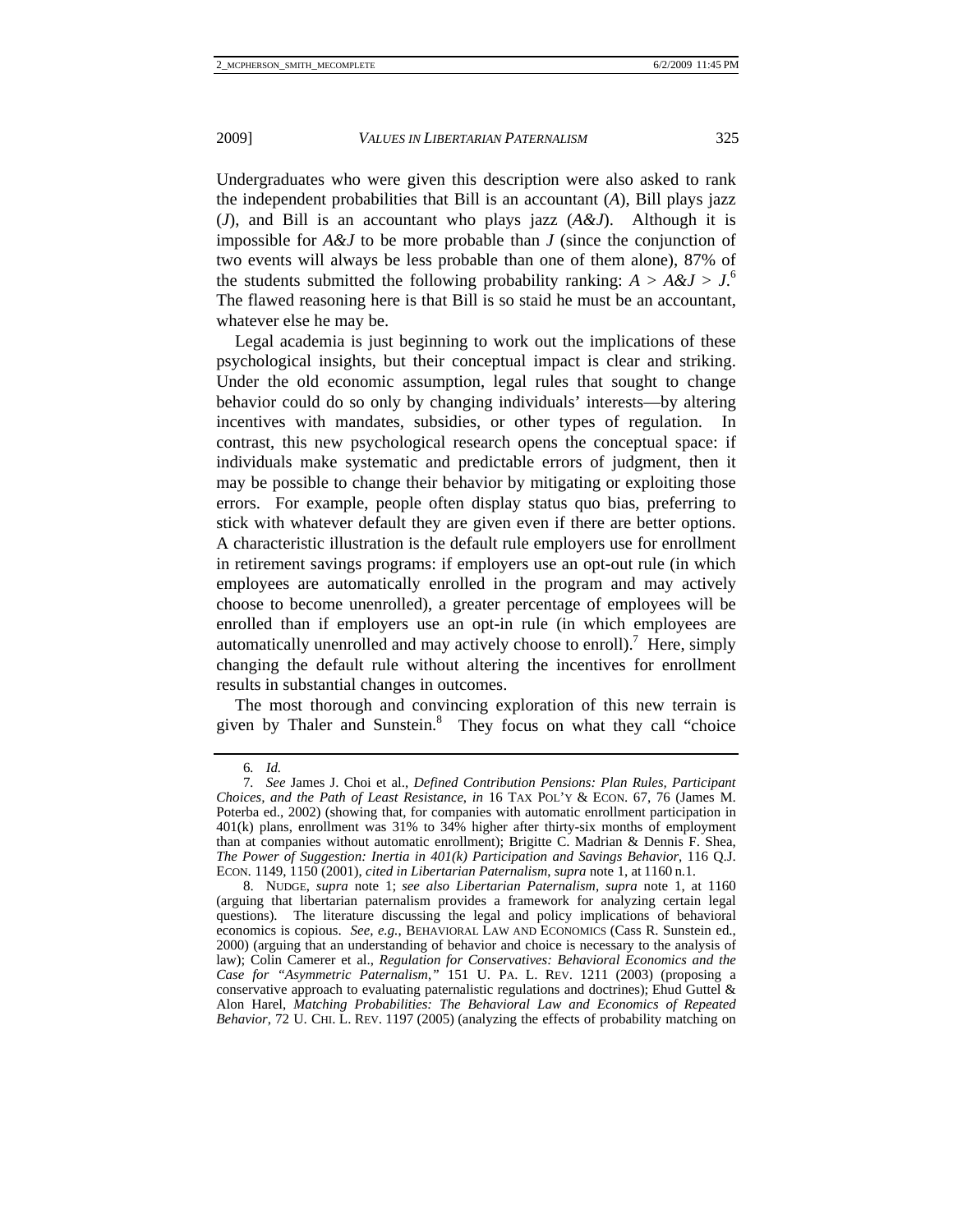architects," anyone who "has the responsibility for organizing the context in which people make decisions."<sup>9</sup> This not surprisingly encompasses a vast range of individuals, from doctors describing and seeking consent for proposed treatments to legislators designing tax forms. The core intellectual contribution of their work is to argue persuasively that small changes in "choice architecture" can improve people's welfare while preserving freedom of choice, an approach that is simultaneously libertarian and paternalistic.<sup>10</sup> For instance, the retirement example detailed above (in which an opt-out default rule results in greater participation in retirement savings programs while preserving the opportunity not to participate) is libertarian because of its "straightforward insistence that, in general, people should be free to do what they like. $11$  It is simultaneously paternalistic because "it tries to influence choices in a way that will make choosers better off, *as judged by themselves*";<sup>12</sup> or, as Thaler and Sunstein originally described the paternalistic element, it is "chosen with the explicit goal of improving the welfare of the people affected."<sup>13</sup>

9. NUDGE, *supra* note 1, at 3.

law enforcement policies and legal doctrine); Christine Jolls et al., *A Behavioral Approach to Law and Economics*, 50 STAN. L. REV. 1471, 1473–74 (1998) (proposing "a systematic framework for a behavioral approach to economic analysis of law, and using behavioral insights to develop specific models and approaches addressing topics of abiding interest in law and economics"); Russell B. Korobkin & Thomas S. Ulen, *Law and Behavioral Science: Removing the Rationality Assumption from Law and Economics*, 88 CAL. L. REV. 1051 (2000) (rejecting the use of rational choice theory to shape legal policy); Jeffrey J. Rachlinski, *The "New" Law and Psychology: A Reply to Critics, Skeptics, and Cautious Supporters*, 85 CORNELL L. REV. 739 (2000) (arguing that behavioral decision theory can improve legal analysis by providing greater insight into human choice); Editors' Note, Symposium, *Empirical Legal Realism: A New Social Scientific Assessment of Law and Human Behavior*, 97 NW. U. L. REV. 1075, 1075 (2003) ("At its core, the law and economics tradition embraces the notion of a rational, utility-maximizing actor as the principal figure with which the law should concern itself. The contributors to this Symposium question whether people truly fit the profile offered by law and economics scholars."); Douglas G. Baird et al., Symposium, *Homo Economicus, Homo Myopicus, and the Law and Economics of Consumer Choice*, 73 U. CHI. L. REV. 1, 1–2 (2006) ("Behavioral law and economics has enriched our account of how individuals make choices . . . .").

 <sup>10.</sup> For a discussion of paternalism as a concept applied to the state's role in particular, see N. Fotion, *Paternalism*, 89 ETHICS 191 (1979). Notably, use of the term *paternalism* departs from the general usage since it does not formally or coercively limit the range of options available. *See, e.g.*, Thaddeus Mason Pope, *Counting the Dragon's Teeth and Claws: The Definition of Hard Paternalism*, 20 GA. ST. U. L. REV. 659, 662 (2004) (finding that "both soft paternalism and hard paternalism," taken to be exhaustive of the conceptual space, "are liberty-limiting principles"); Gerald Dworkin, *Paternalism*, *in* STANFORD ENCYCLOPEDIA OF PHILOSOPHY (2002),<br>http://plato.stanford.edu/archives/win2002/entries/paternalism/ ("The analysis of http://plato.stanford.edu/archives/win2002/entries/paternalism/ ("The analysis of paternalism involves at least . . . some kind of limitation on the freedom or autonomy of some agent and it does so for a particular class of reasons.").

 <sup>11.</sup> NUDGE, *supra* note 1, at 5.

 <sup>12.</sup> *Id.*

<sup>13</sup>*. Libertarian Paternalism*, *supra* note 1, at 1161.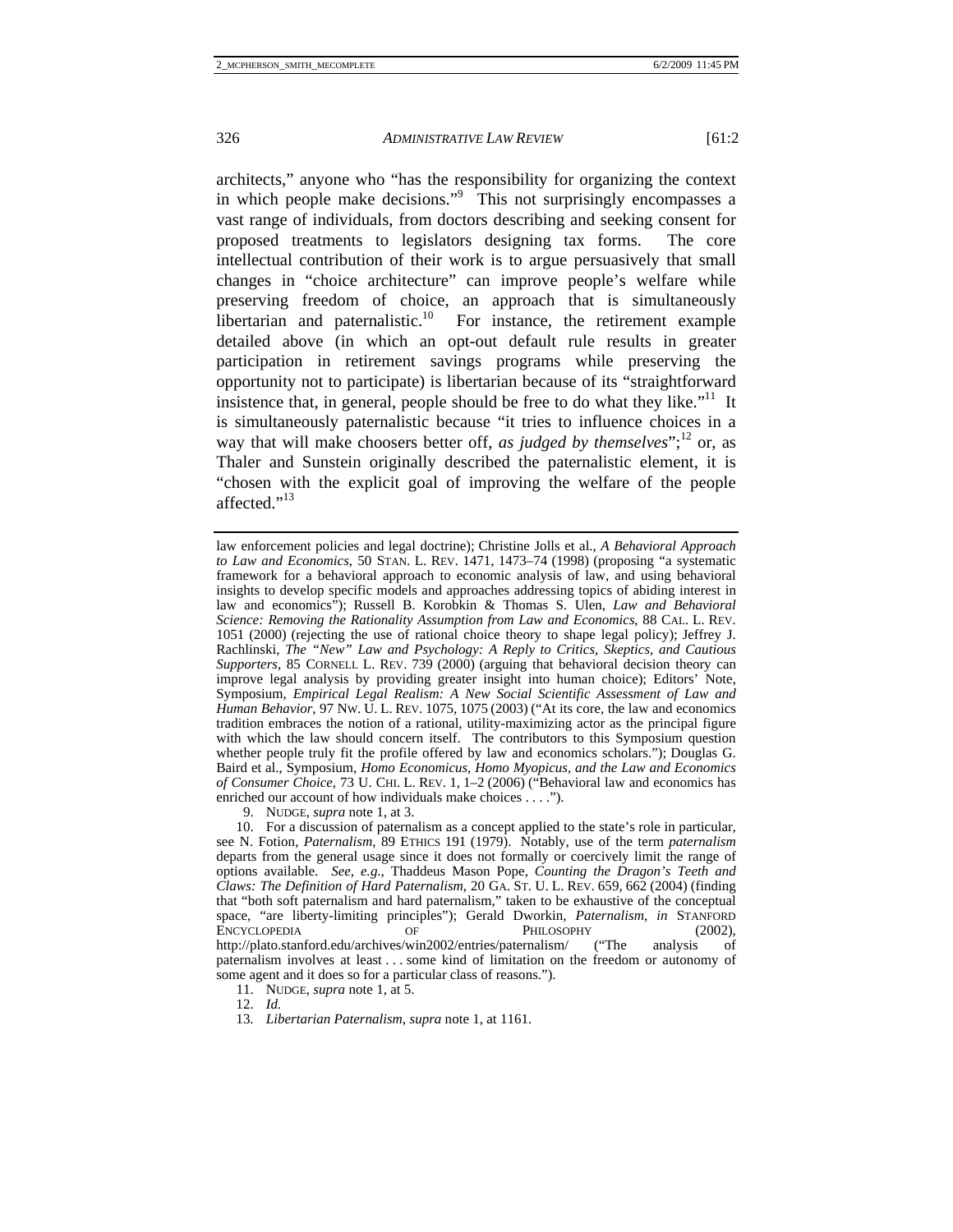As we have said, these implications for choice architects were made possible as psychologists questioned whether individuals choose in their best interests all or most of the time. A parallel project by philosophers and philosophically minded economists has questioned another key behavioral assumption in economics. In this case, they have questioned whether people act exclusively to enhance their own welfare, where welfare is understood as their self-assessing best interest (literally what is best for them and only them). In particular, economist Amartya Sen has argued that individuals often act out of moral considerations while simultaneously acknowledging that it would be better *for them* to do something else.<sup>14</sup> So, for example, it is perfectly plausible to imagine a situation in which an individual would choose to honor a commitment (to family, friends, religion, decorum, business ethics, etc.) even though it comes at greater personal cost than breaking the commitment.15 The basic point is that people have values that do not reduce to their own welfare—a point we will not argue here. Suffice it to note that economists have focused on welfare because of two interlocking theoretical commitments they have found appealing. The first is that *welfare* can be easily defined: welfare, for a person, is the satisfaction of her self-regarding preferences. The second is that choice reveals preference in the sense that, as between any pair of options, people will always choose the one they prefer. These assumptions have obvious appeal because they make the assessment of preferences an empirical matter (what did one choose?), but ultimately they fail to capture the range of reasons for which individuals may act. That an exclusive emphasis on welfare is problematic should be especially clear in a field like law, where freedom of speech is accepted as an almost axiomatic value and attempts to justify it in terms of welfare become perilous precisely because abridging that freedom sometimes enhances welfare.<sup>16</sup>

*Id.* at 93. Boy *A*'s anger is the result of his recognizing (1) that he would be better off with the larger apple, (2) that as a matter of courtesy he would have chosen against that interest were he in *B*'s position, and (3) that *B* did not extend him the same courtesy. *Id.* 

 16. Once freedom of speech is justified in terms of welfare, it opens the possibility that many abridgements of freedom of speech could be justified in terms of welfare. One way to

<sup>14</sup>*. See, e.g.*, AMARTYA SEN, *Rational Fools: A Critique of the Behavioural Foundations of Economic Theory*, *in* CHOICE, WELFARE, AND MEASUREMENT 84, 88–99 (MIT Press ed. 1982) (arguing, inter alia, that someone who attempted to maximize his own welfare in every situation would be rational "in the limited sense of revealing no inconsistencies in his choice behaviour" but would otherwise be a "social moron").

 <sup>15.</sup> This is a complicated subject that we need not treat in detail for the purposes of this paper. However, we take the following example as strengthening the point. Two boys find two apples.

Boy *A* tells boy *B*, "You choose[.]" *B* immediately picks the larger apple. *A* is upset and permits himself the remark that this was grossly unfair. "Why?" asks *B*. "Which one would *you* have chosen, if you were to choose rather than me?" "The smaller one, of course[,"] *A* replies. *B* is now triumphant: "Then what are you complaining about? That's the one you've got!"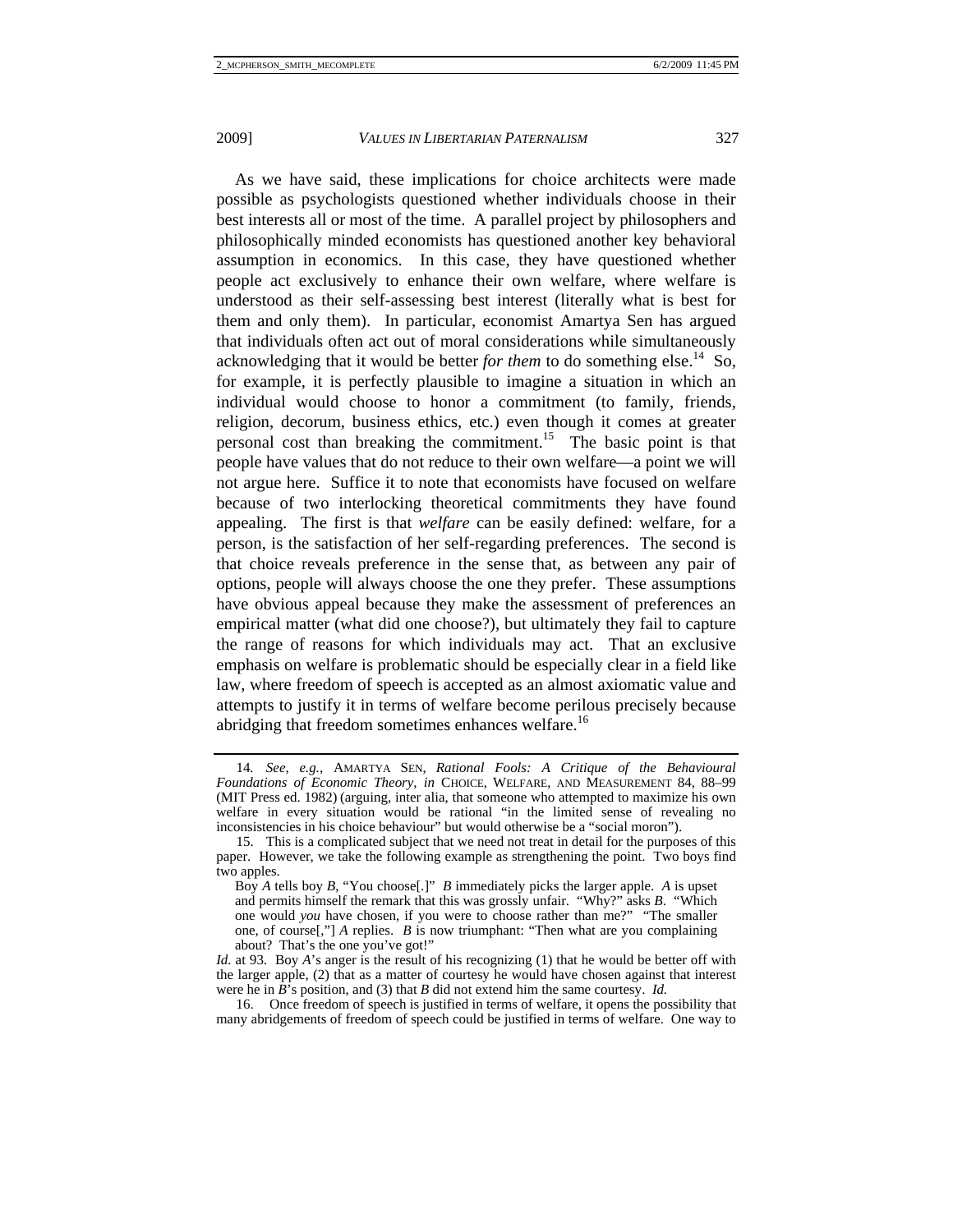Just as questioning the assumption that individuals mostly choose in their own best interests suggests new ways to influence human behavior (detailed by Thaler and Sunstein), questioning the assumption that humans act exclusively to enhance their own welfare suggests new directions in which to influence human behavior. Our argument consists of two claims: (1) that choice architecture can be used to promote values other than welfare and (2) that these other values widen the deliberative processes available to choice architects. In Parts I and II we argue for the former point; in Part III we argue for the latter.

#### I. CHOICE ARCHITECTURE THAT PROMOTES WELFARE

We will show that the same structure of choice architecture that promotes welfare—the choice architecture argued for by Thaler and Sunstein—can be adapted to other values. In this Part, we use the retirement savings example cited above to preface this argument. When choice architecture promotes welfare, the following structure is present: (1) some group of people has preferences that are sensitive to particular choice architecture, such that changes in that architecture result in changes in the people's behavior; (2) the corresponding changes in behavior are ordered such that some are more conducive to welfare than others; and (3) choice architects are able to choose an architecture so that a greater percentage of these people behave in a way that is more conducive to their welfare than they otherwise would.

To see how this structure works in practice, consider again the promotion of welfare through opt-out retirement savings programs.<sup>17</sup> At the outset, we take structural condition (1) as established: there is a subset of people whose decision to enroll in a retirement savings program is sensitive to the default rules of the program. In natural experiments (i.e., nonlaboratory situations in which corporations or businesses actually switched from opt-in to opt-out

circumvent this problem is to insist on a rule-consequentialist justification: freedom of speech is justified by welfare because strong enforcement of freedom of speech (treating it as a rule from which deviations are unacceptable) will result in greater overall welfare, even when taking into account cases where it would decrease welfare. The problem with the rule-consequentialist justification is that it must provide a reason why clear exceptions however marginally they might improve welfare—should not be allowed if everything else is held constant. If it is absolutely clear that abridgement of free speech in a particular and isolated case will improve welfare, why should that abridgement not be allowed if welfare is the sole justification for freedom of speech? In the argot of constitutional law, if welfare justifies free speech and if in certain cases rational basis review would result in greater welfare, why insist on strict scrutiny? For a baseline discussion of rule-consequentialism, see Brad Hooker, *Rule-Consequentialism*, *in* STANFORD ENCYCLOPEDIA OF PHILOSOPHY (2003), http://plato.stanford.edu/archives/spr2004/entries/consequentialism-rule/.

 <sup>17.</sup> For a far more comprehensive discussion of retirement savings programs, see NUDGE, *supra* note 1, at 103–31. Our purpose here is merely to lay the groundwork for our discussion of liberty and equality.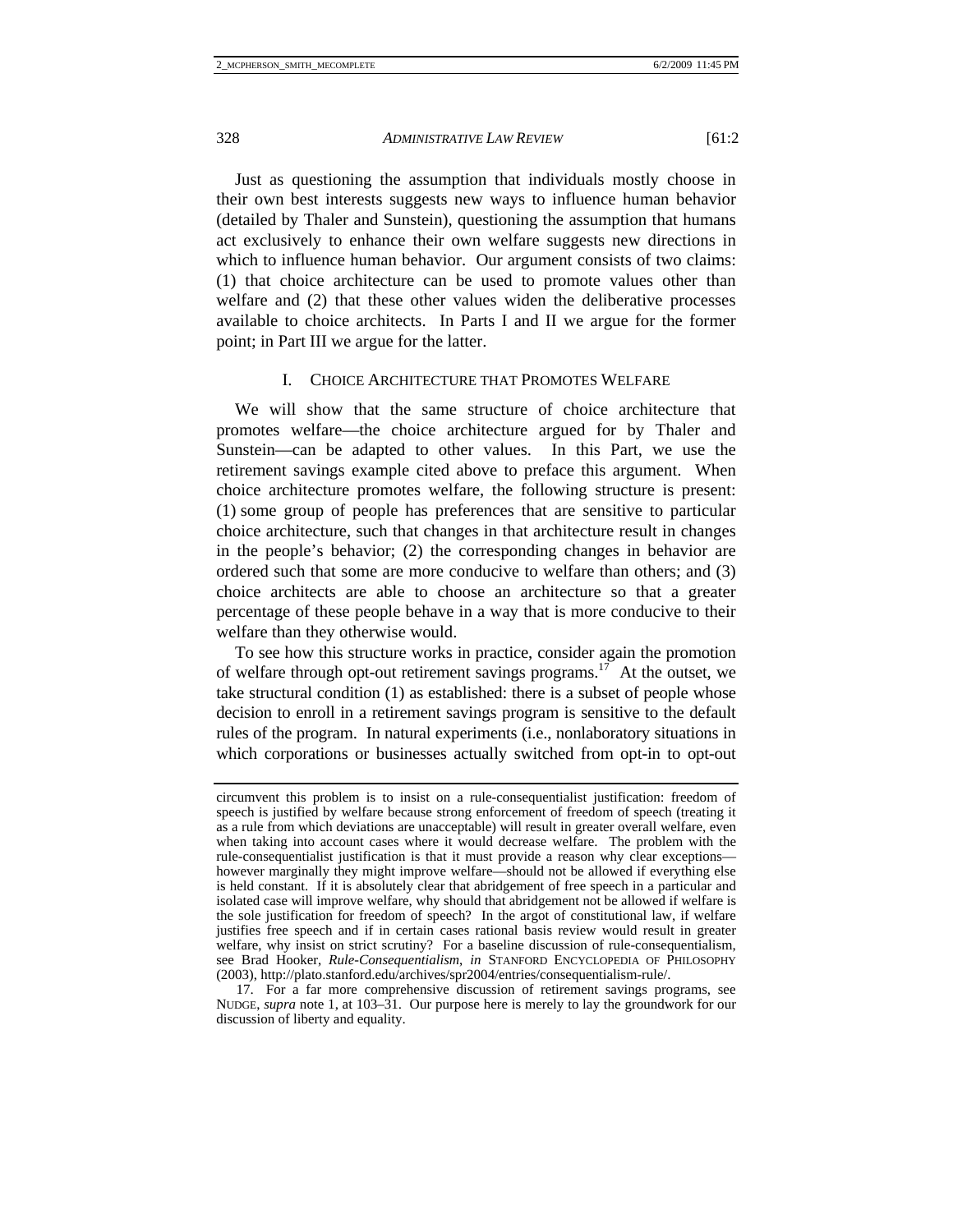programs), "401(k) participation is significantly higher under automatic enrollment" and "the default contribution rate and default investment allocation chosen by the company for automatic enrollment has a strong influence on the savings behavior of  $401(k)$  participants."<sup>18</sup> Because these findings are independent of the characteristics of the laboratory environment, we expect they are widely accepted.

In the case of retirement savings programs, we believe structural condition (2) is also met. It is extremely plausible that different retirement savings choices would result in different levels of welfare for each individual. For some individuals, welfare would be higher if they delay savings in favor of immediate consumption; this may be so for a variety of reasons, ranging from satisfaction of present need to the calculation that one will be in a better position to save in the future. However, most individuals would have higher overall welfare by delaying some portion of present consumption in favor of savings; this is because "households are assumed to want to smooth consumption over the life cycle."<sup>19</sup> where smooth consumption is understood not as keeping expenditures constant but rather as "try[ing] to keep the marginal utility of money constant over time."<sup>20</sup> Those whose productivity will decline or cease in old age (a group that includes most of us) will need substantial savings to smooth consumption.<sup>21</sup> Unfortunately, even those who express a preference for consumption smoothing later in life often fail to save sufficient amounts of money. Again, this may happen for a variety of reasons, including inability to calculate the correct savings rate or a lack of self-control.<sup>22</sup> But for whatever reason, structural condition (2) is met: there is an ordering of savings options (roughly from no savings to more savings) and some of those options (more savings) will increase people's welfare.

The natural experiments that showed us condition (1) is met also show that condition (3) is met: choice architects, in this case private employers

 <sup>18.</sup> Madrian & Shea, *supra* note 7, at 1150.

 <sup>19.</sup> Richard H. Thaler & Shlomo Benartzi, *Save More Tomorrow™: Using Behavioral Economics to Increase Employee Saving*, 112 J. POL. ECON. S164, S165 (2004) (showing that a program that commits employees to saving some portion of their future raises results in an overall increase in those employees' savings rates).

 <sup>20.</sup> Martin Browning & Thomas F. Crossley, *The Life-Cycle Model of Consumption and Saving*, 15 J. ECON. PERSP. 3, 3–4 (2001) (arguing that the theory behind the life-cycle model fits the empirical desiderata sufficiently well to be useful in estimating life decisions "such as consumption, saving, education, human capital, marriage, fertility and labor supply").

 <sup>21.</sup> For example, in 2003 only 11.8% of men and 6.2% of women age seventy and older were employed on a full-time or part-time basis. WAN HE ET AL., U.S. DEP'T OF HEALTH AND HUMAN SERVS., CURRENT POPULATIONS REPORTS: 65+ IN THE UNITED STATES: 2005, at 89 (2005) (summarizing labor trends among Americans sixty-five years old and older), *available at* http://www.census.gov/prod/2006pubs/p23-209.pdf.

 <sup>22.</sup> Thaler & Benartzi, *supra* note 19, at S165.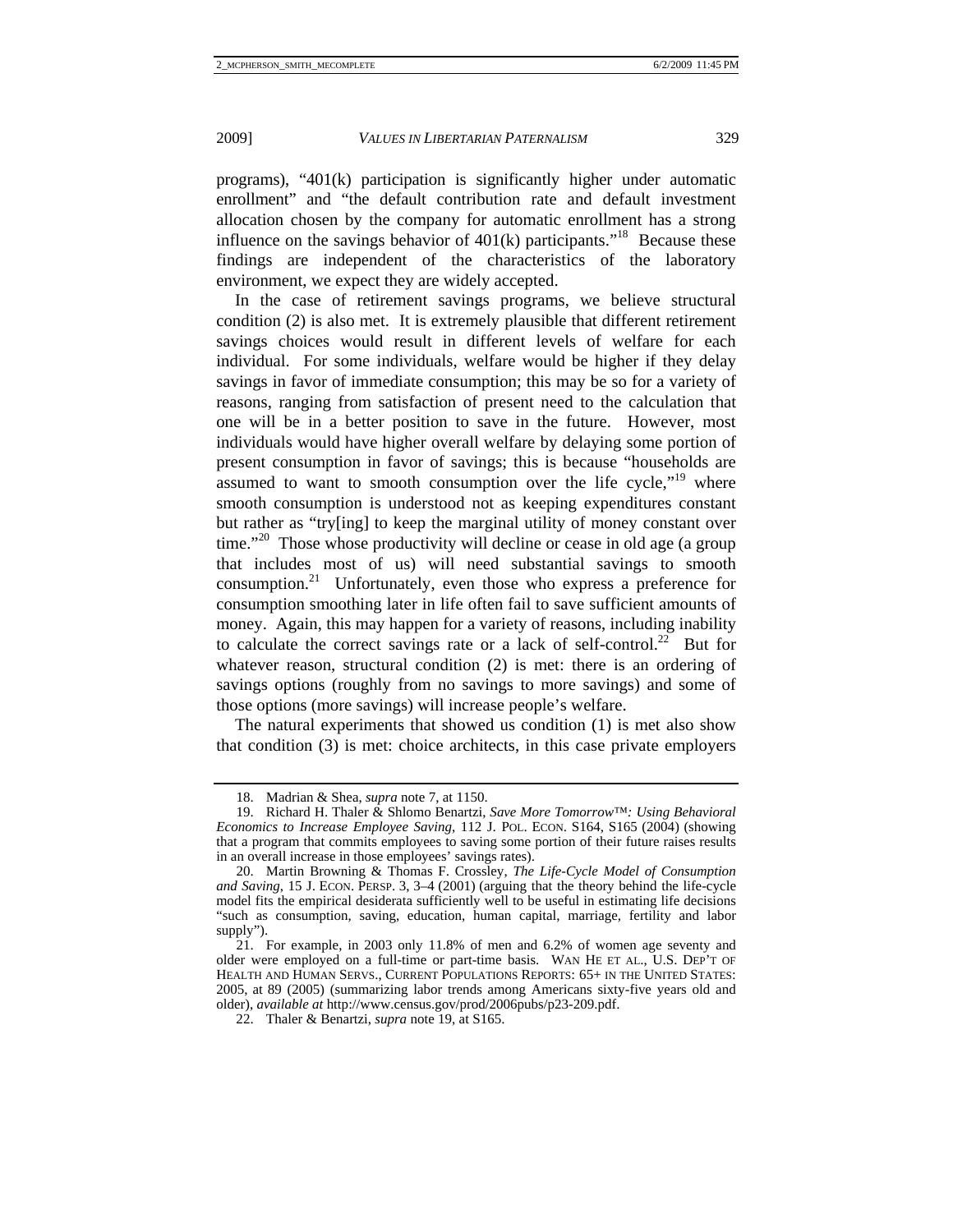offering 401(k) programs, are able to choose default rules that increase enrollment in retirement savings programs and thus result in increased welfare for many individuals. As we will show in the following Part, the same structure of choice architecture that promotes welfare can be adapted to promote liberty and equality.

# II. CHOICE ARCHITECTURE THAT PROMOTES VALUES OTHER THAN WELFARE

## *A. Choice Architecture that Promotes Liberty*

In this Part we will show that choice architecture can promote liberty. The best place to begin defining *liberty* is Thaler and Sunstein's use of the term. Although they never explicitly define it, it is possible to cull a definition from their discussion of libertarian paternalism:

The libertarian aspect of our strategies lies in their straightforward insistence that, in general, people should be free to do what they like—and to opt out of undesirable arrangements if they want to do so. To borrow a phrase from the late Milton Friedman, libertarian paternalists urge that people should be "free to choose." We strive to design policies that maintain or increase freedom of choice. When we use the term *libertarian* to modify the word *paternalism*, we simply mean liberty-preserving.<sup>23</sup>

Under this definition, individuals have liberty when there are no laws or organizational rules barring them from the option that they prefer. We will call this *formal liberty* because it takes the absence of formal constraints on an individual's options in some area as a sufficient condition for liberty in that area. So, for example, people are free (i.e., have liberty) not to save for retirement if there are no legal or organizational bars to nonparticipation in a retirement savings program. Formal liberty is thus ensured by both opt-in and opt-out default rules. $^{24}$ 

So understood, formal liberty contrasts with what we will call *substantive liberty*—the opportunity for autonomous reflection. More explicitly, individuals have substantive liberty only if they have the time, whether or not they utilize it, to reflect on their goals and aspirations and engage in practical reasoning and action toward the same. What are their goals? Are they realizable in first-best or second-best form? If so, by what means are they realizable? What are the rough probabilities and what are the costs? So defined, it is easy to see why substantive liberty and formal

 <sup>23.</sup> NUDGE, *supra* note 1, at 5.

 <sup>24.</sup> Formal liberty is also ensured by what Thaler and Sunstein call "required choice." NUDGE, *supra* note 1, at 86–87; *see also Libertarian Paternalism*, *supra* note 1, at 1173 (labeling this same option "required active choosing"). We will have more to say about required choice in Part IV.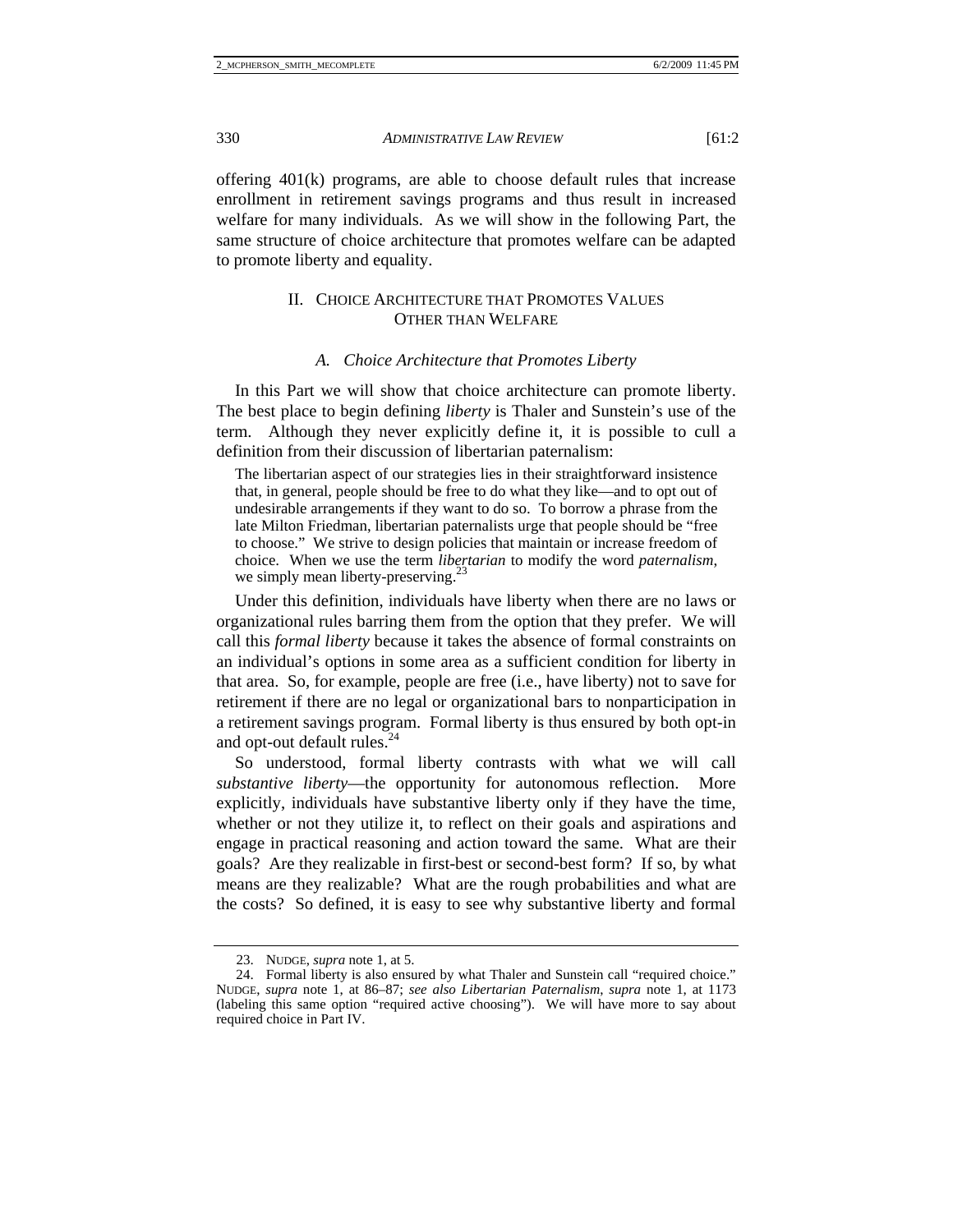liberty are not coextensive. In an extreme case, a company that insisted on an immediate decision between participation and nonparticipation in its retirement savings program would preserve formal liberty and trample substantive liberty. And more broadly, formal liberty and substantive liberty can conflict as in Jean-Jacques Rousseau's famous dictum that "if anyone refuses to obey the general will[,] he will be compelled to do so by the whole body; which means nothing else than that he will be forced to be free."<sup>25</sup> In contrast, all of the examples we discuss will preserve formal liberty. This is because we are interested in examples that are "libertarian" in Thaler and Sunstein's use of the term. In other words, our focus is choice architecture that promotes substantive liberty while preserving formal liberty. As such, our discussions of *liberty* in the remainder of this Article will focus on substantive liberty unless otherwise noted.

How can choice architecture promote substantive liberty? The structure of choice architecture that promotes substantive liberty mirrors the promotion of welfare, except that it enhances people's opportunities for autonomous reflection rather than necessarily enhance their welfare. Or more colloquially, default rules, framing effects, and the other forms of choice architecture can be used to give people more or better opportunities to reflect. Thus, instances of libertarian paternalism used to promote liberty will have the following structure: (1) there are circumstances in which some people make decisions but do not have the opportunity to autonomously reflect or are otherwise incapable of autonomously reflecting on those decisions; (2) some of these people would have the opportunity or capability to autonomously reflect were different choice architecture in place; (3) choice architects are able to choose architecture so that more of these people have the opportunity or capability for autonomous reflection (i.e., have substantive liberty) than otherwise would. Some people will of course be more reflective than others, but this is to be expected.<sup>26</sup>

On the topic of generally unreflective people, our first example of choice architecture that promotes liberty comes from pop culture: at 5:30 in the

 <sup>25.</sup> JEAN-JACQUES ROUSSEAU, DISCOURSE ON POLITICAL ECONOMY AND THE SOCIAL CONTRACT 58 (Christopher Betts trans., Oxford Univ. Press 1994). To gloss Rousseau's reasoning in our terms: the reduction in formal liberty—being coercively bound by the general will—is compensated by an increase in substantive liberty—not being at the whim of others and being compelled to "consult his reason before he attends to his inclinations." *Id.* at 59.

 <sup>26.</sup> As should be clear, the force of our argument does not depend on accepting substantive liberty as a value. Rather, it relies merely on the possibility that it could be accepted as a value. Kantians, for example, might argue that they value substantive liberty for its own sake. *See, e.g.*, ALLEN WOOD, KANT'S ETHICAL THOUGHT 72–75 (1999) (arguing that there are rational grounds for following moral imperatives because our conceptions of ourselves as people able to choose among ends and then pursue them—in our terminology, being able to utilize substantive liberty—impose fundamental requirements themselves).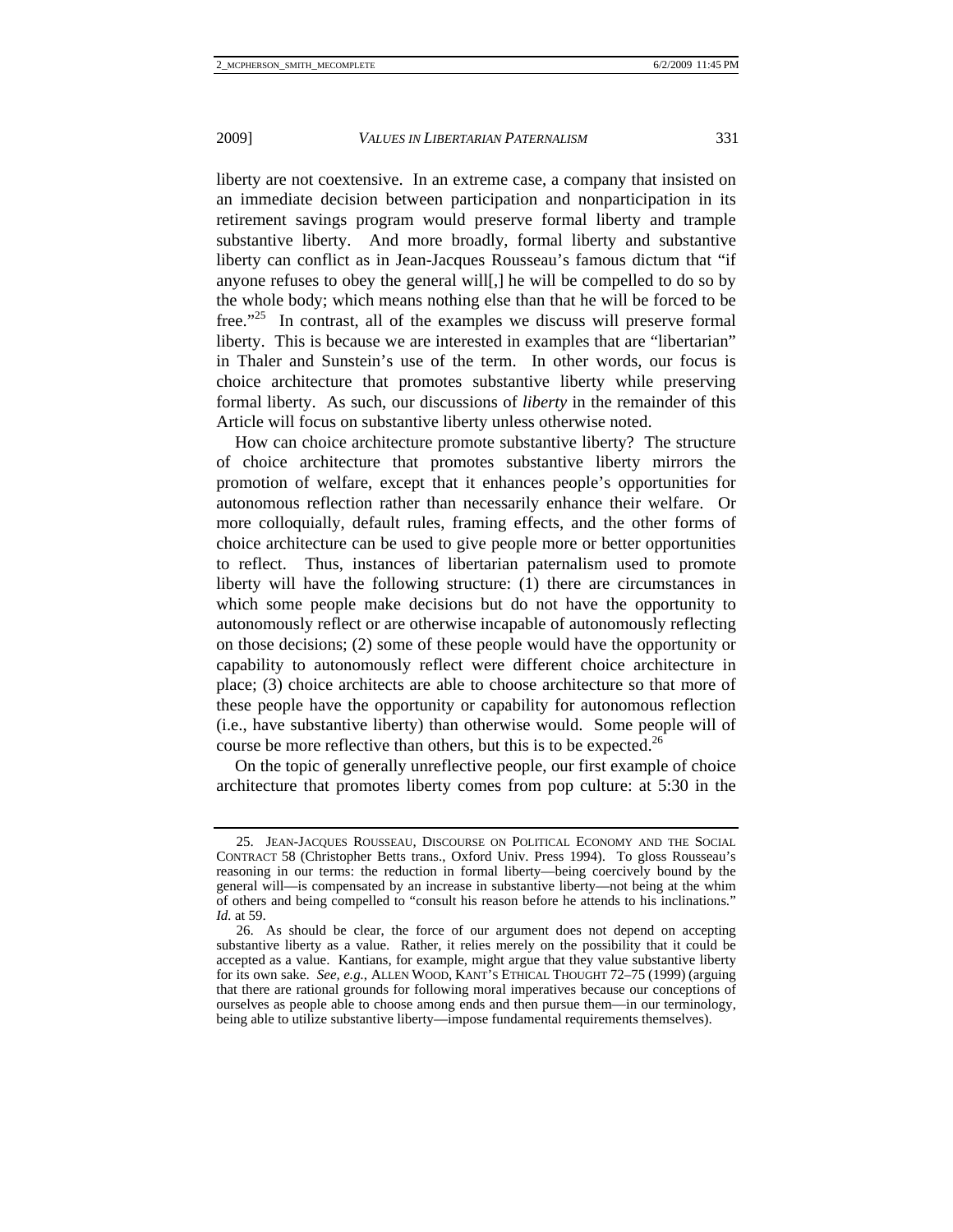morning on January 3, 2004, Britney Spears married a childhood friend named Jason Alexander in Las Vegas. $^{27}$  The couple decided to get married immediately after watching the movie *The Texas Chain-Saw Massacre* and were married within hours.<sup>28</sup> The marriage was annulled within fifty-five hours.<sup>29</sup> This case clearly meets the three structural conditions for choice architecture that promotes liberty and is not reducible to welfare considerations. Condition (1) is surely met: Britney was incapable of exercising substantive liberty at that time. As the Clark County judge summarized Britney's state of mind in his order of annulment,

Plaintiff Spears lacked understanding of her actions to the extent that she was incapable of agreeing to the marriage because before entering into the marriage the Plaintiff and Defendant did not know each other[']s likes and dislikes, each other[']s desires to have or not have children, and each other[']s desires as to State of residency.<sup>3</sup>

Many of us are not in a position to think through decisions of such magnitude at 5:30 in the morning, particularly given the concomitant effects of sleep deprivation.<sup>31</sup> Condition (2) is also met. There are strong reasons to think that a mandatory waiting period (say three days) might very well have allowed Britney to consider her decision at a time when she was capable of considering its consequences. For example, after three days the impulsive appeal of her decision would have faded, and she would have at least had the opportunity to get to know her husband-to-be. This would seem to be a prerequisite for deciding whether to live her life with him. Finally, condition (3) is also met: choice architects (in this case, Nevada legislators) are eminently positioned to require such a waiting period as some other states do.<sup>32</sup> Moreover, Spears's marriage is a perfect example of choice architecture that promotes liberty because the benefits of a waiting period would not reduce welfare. Putatively, the marriage did not have any ill effects on Spears or her erstwhile husband. Spears lost no

 <sup>27.</sup> Karen Thomas, *Britney's Vegas Vacation: Stunt or Screw-Up?*, USA TODAY, Jan. 6, 2004, at 3D, *available at* http://www.usatoday.com/life/people/2004-01-06-britneywedding-main\_x.htm.

<sup>28</sup>*. Id.*

 <sup>29.</sup> Gary Susman, *Me Against the Marriage*, EW.COM, Jan. 6, 2004, http://www.ew.com/ew/article/0,,571226,00.html.

 <sup>30.</sup> Spears v. Alexander, No. D311371 (Nev. Dist. Ct. Clark County, Jan. 5, 2004) (declaring the marriage between Britney Spears and Jason Alexander "null and void").

<sup>31</sup>*. See* Yvonne Harrison & James A. Horne, *The Impact of Sleep Deprivation on Decision Making: A Review*, 6 J. EXPERIMENTAL PSYCHOL.: APPLIED 236, 246 (2000) (arguing that "flexibility of thinking, avoidance of distraction, risk assessment, awareness for what is feasible, appreciation of one's own strengths and weaknesses at the current time (meta-memory), and ability to communicate effectively" are the tasks most likely to be deleteriously affected by sleep deprivation).

<sup>32</sup>*. See, e.g.*, MASS. GEN. LAWS ch. 207, § 28 (2007) ("On or after the third day from the filing of notice of intention of marriage . . . the clerk or registrar shall deliver to the parties a certificate signed by him . . . .").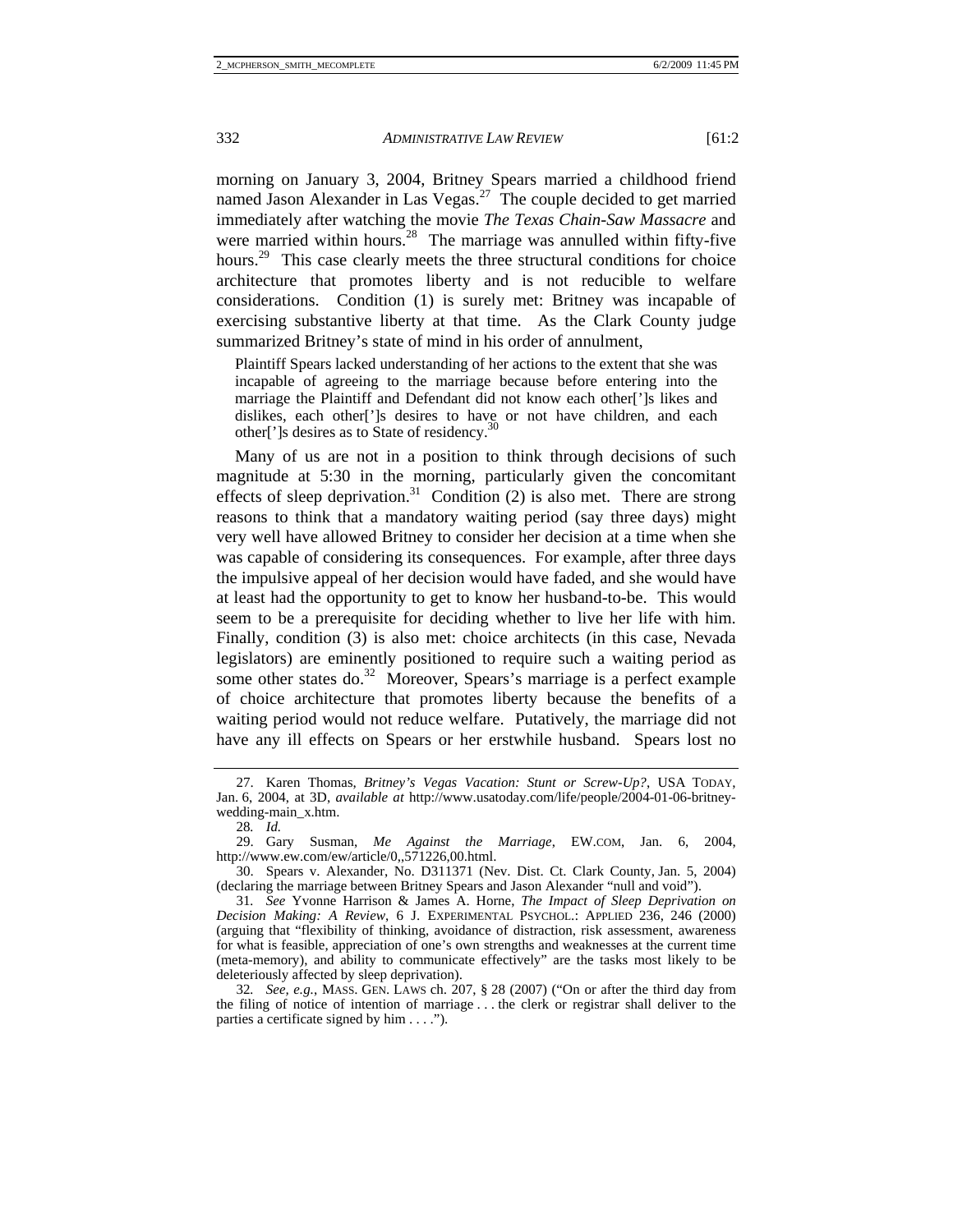money, and the firestorm of publicity arguably helped her career, thus promoting her welfare. As such, a waiting period might have given her the opportunity to think through her decision but lowered her long-term welfare. A waiting period for marriage is thus an example of choice architecture that can promote substantive liberty.<sup>33</sup> And the same rationale has been applied to waiting periods for abortions, as when the Supreme Court upheld a twenty-four-hour waiting period in *Planned Parenthood v. Casey*: 34 "[Because] important decisions will be more informed and deliberate if they follow some period of reflection[,] the waiting period is a reasonable measure to implement the State's interest in protecting the life of the unborn, a measure that does not amount to an undue burden."<sup>35</sup>

While the Spears example is noteworthy, far more important examples come from the field of medicine, in which patients are often required to choose between bad and worse decisions. In this context, choice architecture can help improve patients' liberty by making sure patients have been exposed to the necessary information and have had opportunity to deliberate—in medical parlance, that they have been given "informed consent" for their treatment. Informed consent gained substantial currency in the late 1970s and early 1980s as medical advances raised the spectre of prolonged incapacitation and concomitant loss of autonomy. Indeed, the import of the issue was large enough that in 1982 the President's Commission for the Study of Ethical Problems in Medicine and Biomedical and Behavioral Research (Commission) issued an influential report on the subject.<sup>36</sup> The Commission prefaced its specific recommendations by noting that "[t]he ethical foundation of informed consent can be traced to the promotion of two values: personal well-being and self-determination."<sup>37</sup>

 <sup>33.</sup> Colin Camerer and his coauthors originally proposed a similar waiting period as an example of "asymmetric paternalism," a regulation that "creates large benefits for those who make errors, while imposing little or no harm on those who are fully rational." Camerer, *supra* note 8, at 1212. Our work remains distinctive in its emphasis on liberty rather than welfare (i.e., "benefits"). It is also worth noting that a waiting period would infringe formal liberty by restricting people from marrying immediately after the decision to do so. However, given the scope of such a decision, the infringement hardly seems worrisome. As Camerer and his coauthors put it, "How onerous can a one- or two-week delay be in the context of a marriage that is supposed to last a lifetime?" *Id.* at 1243. An alternative arrangement that would not infringe formal liberty whatsoever would be a no-cost option to annul a marriage within a certain timeframe (even if unilaterally).

 <sup>34. 505</sup> U.S. 833 (1992).

<sup>35</sup>*. Id.* at 885. It goes without saying that legislators may support waiting periods for abortion not because they care about the promotion of substantive liberty but because of the possibility that such waiting periods may decrease the number of abortions performed.

 <sup>36.</sup> PRESIDENT'S COMM'N FOR THE STUDY OF ETHICAL PROBLEMS IN MED. & BIOMED. & BEHAVIORAL RESEARCH, MAKING HEALTH CARE DECISIONS: A REPORT ON THE ETHICAL AND LEGAL IMPLICATIONS OF INFORMED CONSENT IN THE PATIENT–PRACTITIONER RELATIONSHIP (1982).

<sup>37</sup>*. Id.* at 2.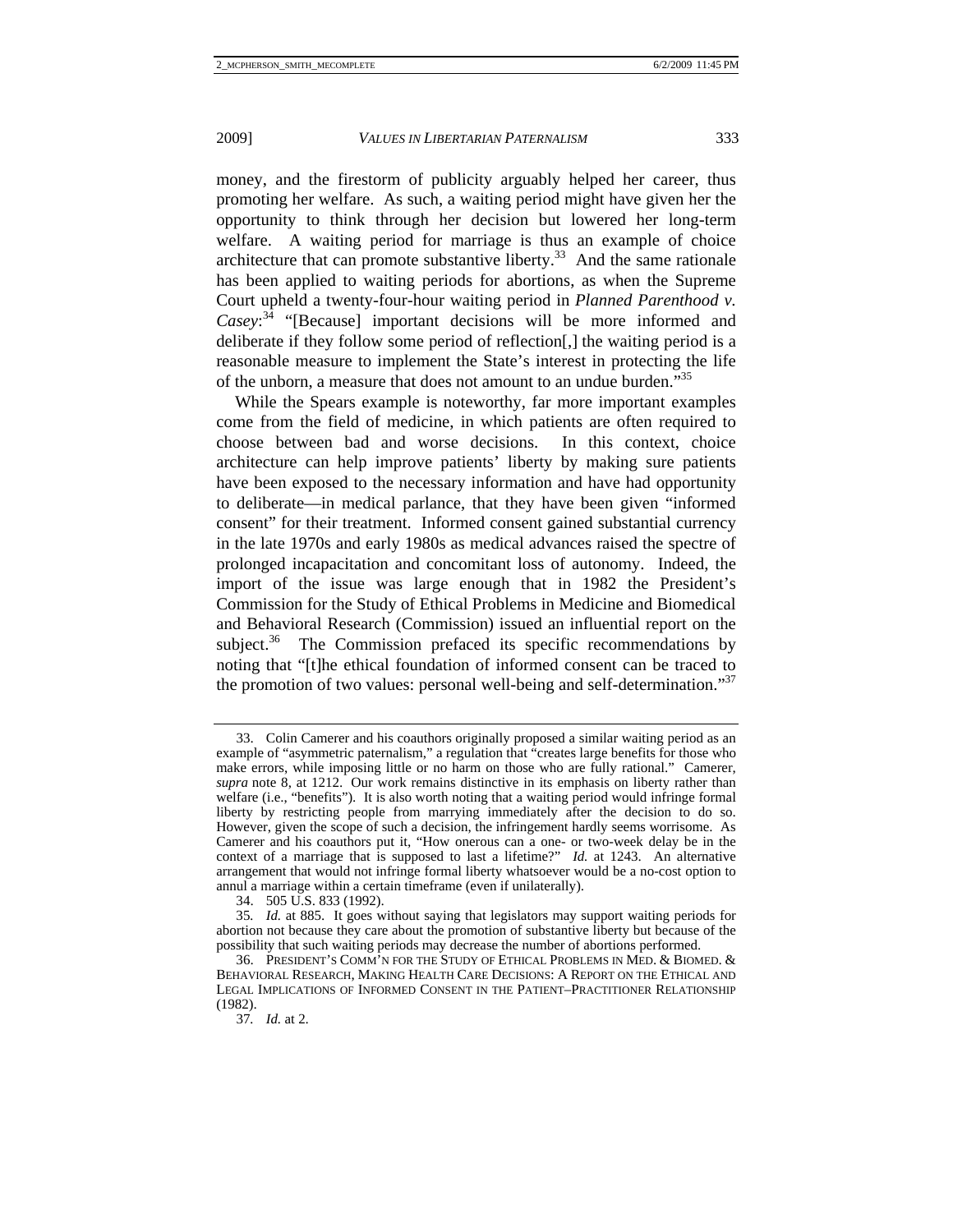The Commission further found that in order

[t]o ensure these values are respected and enhanced[,] . . . patients who have the capacity to make decisions about their care must be permitted to do so voluntarily and must have all relevant information regarding their condition and alternative treatments, including possible benefits, risks, costs, other consequences, and significant uncertainties surrounding any of this information.

The important point here is that informed consent does not reduce to the promotion of welfare: patients may end up choosing a treatment plan that is ultimately less conducive to their own welfare than an alternative treatment plan. For example, a mother who experiences late-term pregnancy complications should have the option to sacrifice her own welfare to enhance the probability that her child will be born healthy. Thus, informed consent is premised on the idea that patients should have liberty to make medical decisions, not that doing so will necessarily improve welfare.

One particularly instructive example of how informed-consent default rules can be used to promote liberty comes from an intervention in an intensive care unit of a tertiary hospital in Chicago. $39$  Intensive care presents a distinct challenge to informed consent precisely because patients themselves are often incapable of giving consent and the exigencies of their conditions may necessitate immediate treatment. The result is that proxies representing the patients are required to give consent, although again "the pace of critical illness is often rapid and unpredictable, and situations may arise that do not permit sufficient time to locate a proxy."40 In these situations, treatments are often performed with implied consent, defined as any treatment to which most individuals in the same situation would consent. Because implied consent is clearly suboptimal—to promote liberty and patient autonomy it would be better to have explicit (written) consent from patients or their proxies—the study used a universal consent form that summarized the relevant information on, and asked patients or their proxies to grant blanket consent for, eight common intensive care procedures (e.g., catheter placement) that otherwise would have required consent on an ad hoc basis. Individuals granting consent were also asked to complete a questionnaire that measured their comprehension of the treatments by asking about indications for the treatment, description of the

40*. Id.* at 1963.

<sup>38</sup>*. Id.*

<sup>39</sup>*. See* Nicole Davis et al., *Improving the Process of Informed Consent in the Critically Ill*, 289 J. AM. MED. ASS'N 1963 (2003) (measuring the increase of informed consent in an intensive care unit after introducing a universal consent form for eight commonly performed procedures accompanied by the availability of a handout describing each procedure, and concluding that consent was obtained more frequently after the introduction of the informed consent form without compromising the consenter's comprehension of the process).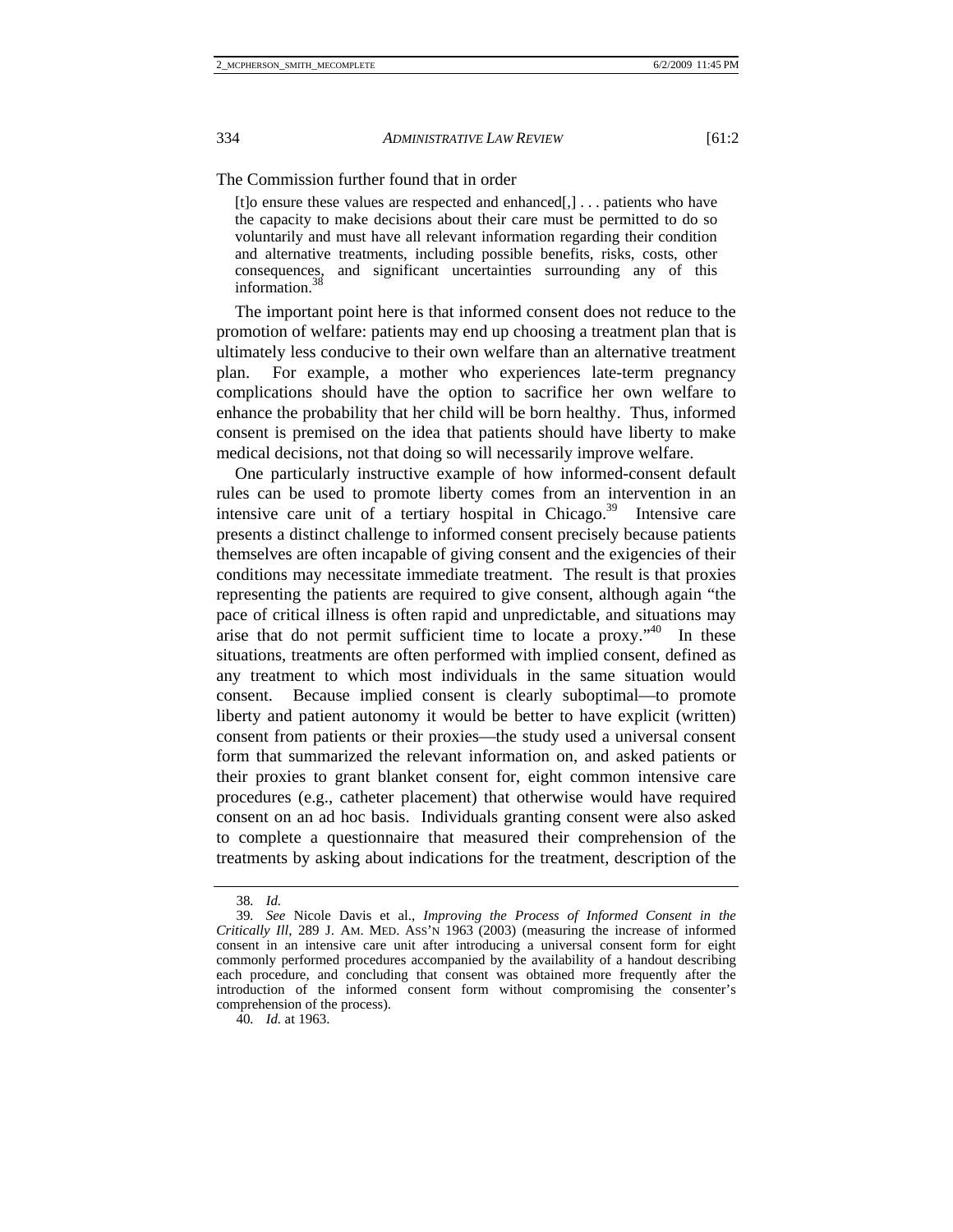treatment, right to refuse the treatment, and possible complications.<sup>41</sup> As compared with a baseline period in which written consent was given for only 53.1% of the procedures that were actually performed, "90.5% of the procedures were performed with written consent" after the universal consent form was introduced—a difference that is statistically significant at  $p < .001<sup>42</sup>$  Comprehension of the procedures performed was also as good or better using the universal consent form.<sup>43</sup>

Like the Spears example, this informed-consent intervention is instructive because it meets the structural conditions for libertarian paternalism and because it represents an intervention to promote liberty rather than welfare. Condition (1) is clearly met in cases where informed consent is unavailable: patients or their proxies literally do not have the opportunity to consider the procedures in question. Condition (2) is met because the universal consent forms help remedy the fault in reasoning: they give patients or their proxies the opportunity to reflect on the treatments they may receive during their stay in the intensive care unit. In other words, the choice of when and how institutions ask for informed consent changes the likelihood that patients or proxies will have the opportunity to give informed consent. Condition (3) is also putatively met: introducing the intervention requires minimal training or institutional change and works "without increasing ICU physicians' burden."<sup>44</sup> Of course, more research would have to be done before this intervention could be introduced more broadly, but there are reasons to think that it is possible. Moreover, it is hard to argue that the value of the intervention is an increase in welfare: because most of the treatments in question would be performed under implied consent if informed consent had not been given, the medical outcomes in most cases would be the same with or without the intervention. What is valuable about informed consent in this context is that it enhances substantive liberty by giving patients more opportunity to deliberate. As both this example and the Spears example illustrate, choice architecture can promote substantive liberty.

# *B. Choice Architecture that Promotes Equality*

Equality is an abstract concept signifying parity in a given relationship between two or more individuals.<sup>45</sup> The given relationship, however, could

<sup>41</sup>*. Id.* at 1964.

<sup>42</sup>*. Id.* at 1965–66.

<sup>43</sup>*. Id.* at 1966–67.

<sup>44</sup>*. Id.* at 1967.

<sup>45</sup>*. See* Dennis McKerlie, *Equality*, 106 ETHICS 274, 274 (1996) (defining *equality* as a "relationship between different people" that obtains when "they are equally supplied with resources, or equally happy").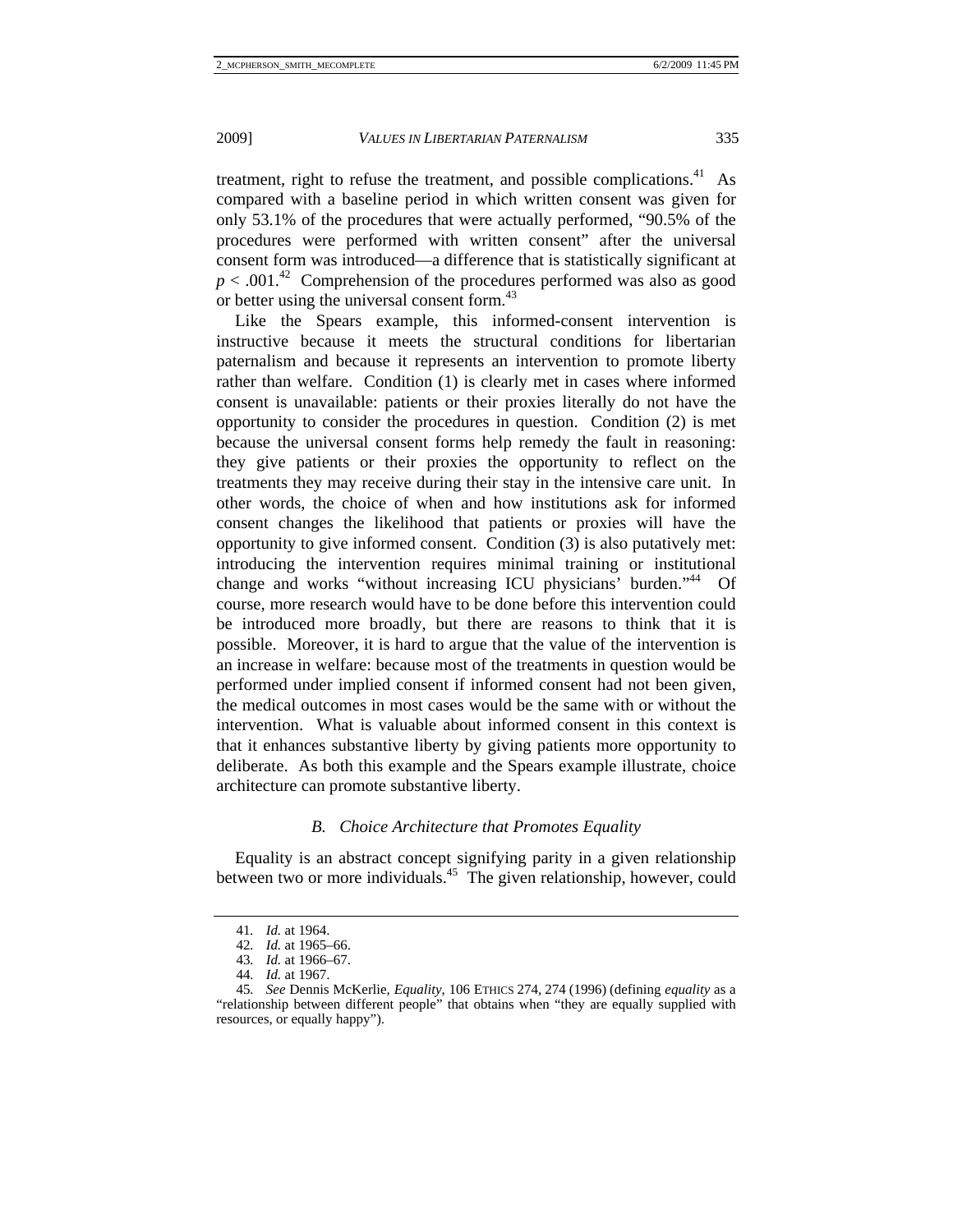be anything from happiness and welfare to the amount of coffee consumed in a day. An initial task in any discussion of equality is thus answering the question: Equality of what?<sup>46</sup> Once the relevant sense of equality has been specified, choosing equality as a value to promote means bringing about parity in the specified sense because there is something good, intrinsically or extrinsically, about the state of affairs in which parity is achieved. In reference to libertarian paternalism, then, promoting equality could mean something as superficial as maximizing the percentage of people who choose a particular outcome, regardless of what the outcome is. Or in the alternative, it could mean something more substantive, like trying to maximize the percentage of people who choose a particular outcome because there is value in having more people choose that particular outcome. Instances of libertarian paternalism used to promote equality for simplicity we will call this *egalitarian paternalism*—will thus have the following structure: (1) some group of people have preferences that are sensitive to choice architecture; (2) the choice architecture affects the decisions of these people in ways that may result in outcomes that are more or less equal in the specified sense; and (3) choice architects are able to choose an architecture so that a more, rather than a less, equal outcome is reached.

To illustrate the importance of specifying the sense of equality, consider two superficial but instructive versions of egalitarian paternalism. Suppose that choice architects are to choose between two sets of default rules: one set of default rules results in a 50–50 split between participation and nonparticipation, while another set of default rules results in a 20–80 or 80– 20 split between participation and nonparticipation. Which of these two sets of default rules is preferable depends on the sense of equality that is important to choice architects. On one hand, the latter set might be preferable because a greater percentage of people (80% as compared with 50%) would receive the same treatment. What is being equalized here is the number of people who participate in the same outcome. On the other hand, the former set, which results in a 50–50 split, might be preferable if what matters is equality between outcomes—making sure that both outcomes are equally represented. While these examples of egalitarian paternalism are illustrative, the most interesting examples use default rules to promote more-substantive conceptions of equality—a subject to which we now turn.

The type of equality that most interests us, at least as far as egalitarian

 <sup>46.</sup> Within modern political theory, this is known as the "equality of what debate," eponymously named for Amartya Sen's famous article on the topic. *See* Amartya K. Sen, *Equality of What?*, *in* 1 THE TANNER LECTURES ON HUMAN VALUES 195, 197 (Sterling M. McMurrin ed., 1980) (critiquing different types of equality).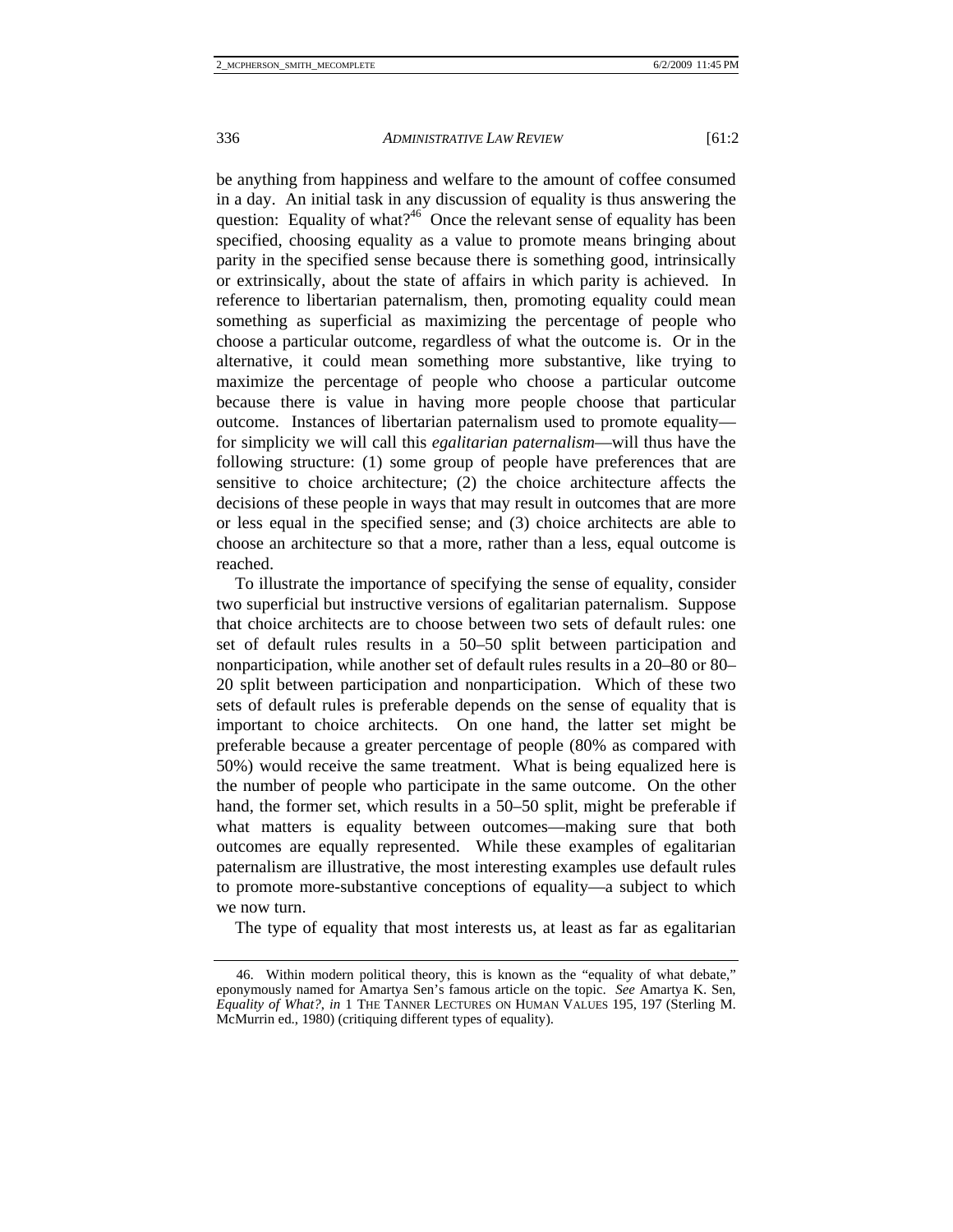paternalism is concerned, is equality of political influence—a concept that has both a distinguished intellectual pedigree and particular salience in a democracy dominated by market-driven, mass-media coverage of candidates. We follow Harry Brighouse in understanding political influence of individuals as "the probability we would assign to their getting their way [politically], if they and everyone else engaged in political activity, and we knew nothing of what any other citizens wanted." $47\,$  So conceived, it is easy to see how pecuniary inequalities would, other things being equal, result in disparate political influence: remaining agnostic about the epistemic content of political positions, individuals with more money have greater ability to promote their political positions through the mechanics of mass media and other forms of influence than those with less money. Indeed, worries on this score likely motivated President Barack Obama's executive order forbidding appointees to the Executive Branch from, among other things, accepting gifts from lobbyists and working on specific issue areas for which they had recently been employed as lobbyists.<sup>48</sup> Although, concerns about the effects of inequities, pecuniary or otherwise, are nothing new.

Equality of political influence is a dominant theme in democratic theory, starting at least with Rousseau's *Discourse on Political Economy and the Social Contract*: "[I]nstead of destroying natural equality, the fundamental contract substitutes moral and legal equality for whatever degree of physical inequality nature has put among men; they may be unequal in strength or intelligence, but all become equal through agreed convention and by right."<sup>49</sup> Because the accumulation of property and wealth may substitute for inequalities in strength or intelligence and may retrench moral and legal inequalities within a democracy, Rousseau proposed "that no citizen should be rich enough to be able to buy another, and none so poor that he has to sell himself."<sup>50</sup> Even within American politics, concern about the influence of money has a long history, although one morepopular modern approach to enhancing equality of political influence is public financing of elections.<sup>51</sup>

The argument from political equality of influence to public subsidization is merely that public subsidization of campaigns (such that individual pecuniary contributions are nonexistent or lower than they otherwise would

 <sup>47.</sup> Harry Brighouse, *Egalitarianism and Equal Availability of Political Influence*, 4 J. POL. PHIL. 118, 119 (1996).

 <sup>48.</sup> Exec. Order No. 13,490, 74 Fed. Reg. 4673 (Jan. 21, 2009), *available at* http://edocket.access.gpo.gov/2009/pdf/E9-1719.pdf.

 <sup>49.</sup> ROUSSEAU, *supra* note 25, at 62.

<sup>50</sup>*. Id.* at 87.

 <sup>51.</sup> For a discussion of limitations on campaign contributions, see generally *McConnell v. FEC*, 540 U.S. 93, 115–32 (2003) (upholding the provisions of campaign finance reform).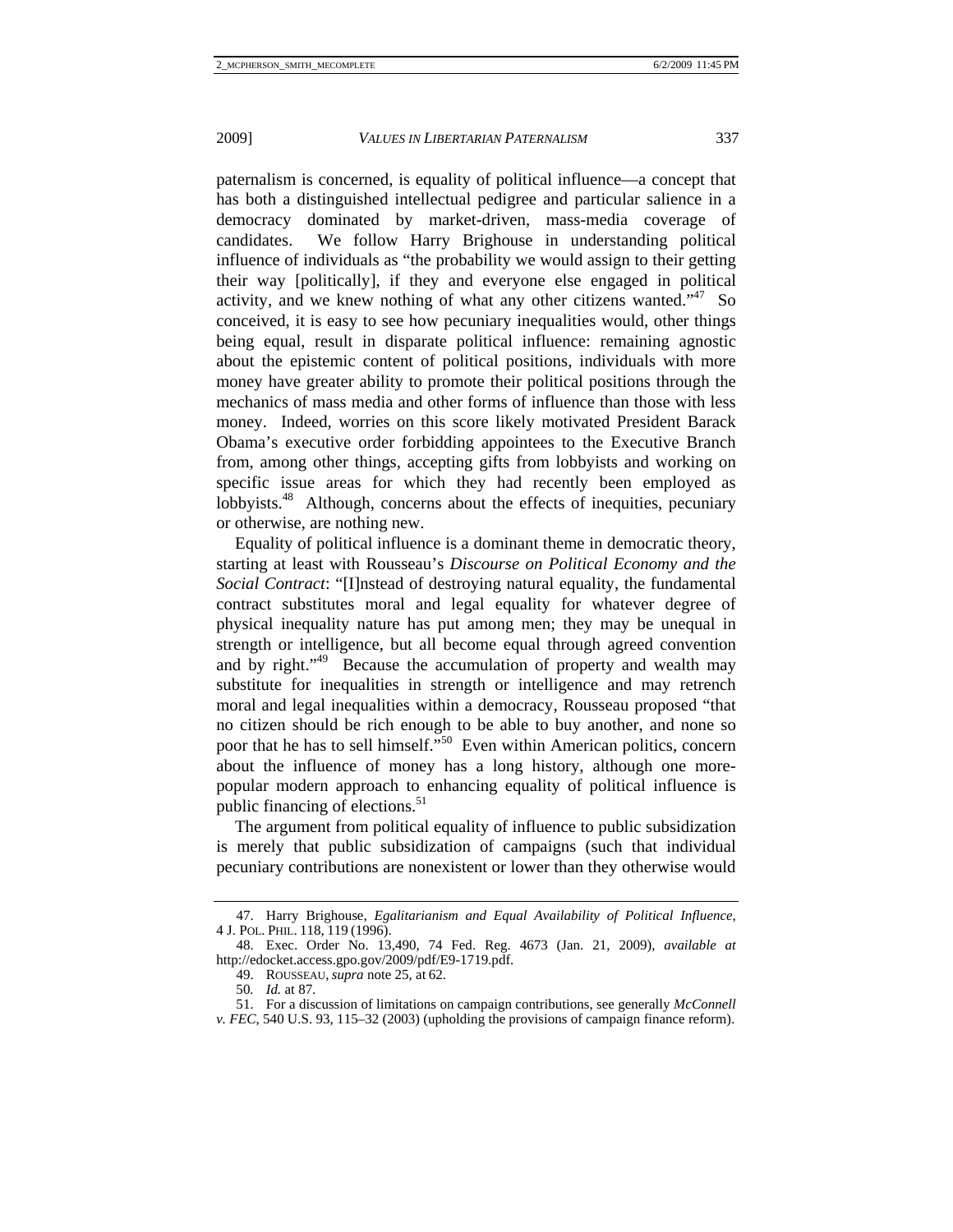be) helps reduce the political influence generated from wealth by replacing individual contributions with public contributions.<sup>52</sup> This is not to say that we necessarily endorse public subsidization of elections or that the issue is so simple: pecuniary contributions may reveal the intensity of one's preference, in a way that voting does not, and thereby implicate free speech issues. Rather, the salient points for our purposes are that public financing of campaigns is simply one way to promote equal political influence and that under current law the public subsidies are constituted by voluntary contribution of tax dollars. In filing their taxes, taxpayers may elect to direct three dollars of their tax contribution to the presidential election campaign.<sup>53</sup> And, unlike other Treasury funds, the amount of money in the Presidential Election Campaign Fund is determined not by government officials or elected representatives but by the aggregate choices of individual taxpayers. "The Secretary of the Treasury shall, from time to time, transfer to the [F]und an amount not in excess of the sum of the amounts designated (subsequent to the previous Presidential election) to the [F]und by individuals . . . . There is appropriated to the [F]und for each fiscal year, out of amounts in the general fund of the Treasury not otherwise appropriated, an amount equal to the amounts so designated during each fiscal year  $\dots$ ."<sup>54</sup> The consequence is that decisions by individual taxpayers to allocate three dollars to the Fund help promote equality of political influence by actually constituting the Fund with money, not to mention the expressive value of such a choice. And critically, the default is set as an opt-in: taxpayers must affirmatively choose to direct their money by checking the appropriate box. A choice not to check the box—whether made on the merits (i.e., not wanting three dollars to go to the presidential election campaign) or on epistemically unrelated grounds (e.g., status quo bias, laziness, failure to engage with that portion of the return)—means that no portion of one's tax contribution will help fund presidential election campaigns. If status quo bias works the same way here as it did in the retirement example, all three structural conditions for egalitarian paternalism will be met: (1) people's preferences for donating to the Presidential Election Campaign Fund will be sensitive to the default rule; (2) changing the default to opt-out will result in outcomes that are more equal in the specified sense, in this case by promoting equality of political influence; and (3) choice architects are able to change this default rule. And, more importantly, it is very difficult to

<sup>52</sup>*. See* Buckley v. Valeo, 424 U.S. 1, 91 (1976) (holding that it is within Congress's power to institute a system of public campaign financing as a means to, inter alia, "reduce the deleterious influence of large contributions on our political process").

 <sup>53. 26</sup> U.S.C. § 6096 (2006).

 <sup>54.</sup> *Id.* § 9006(a).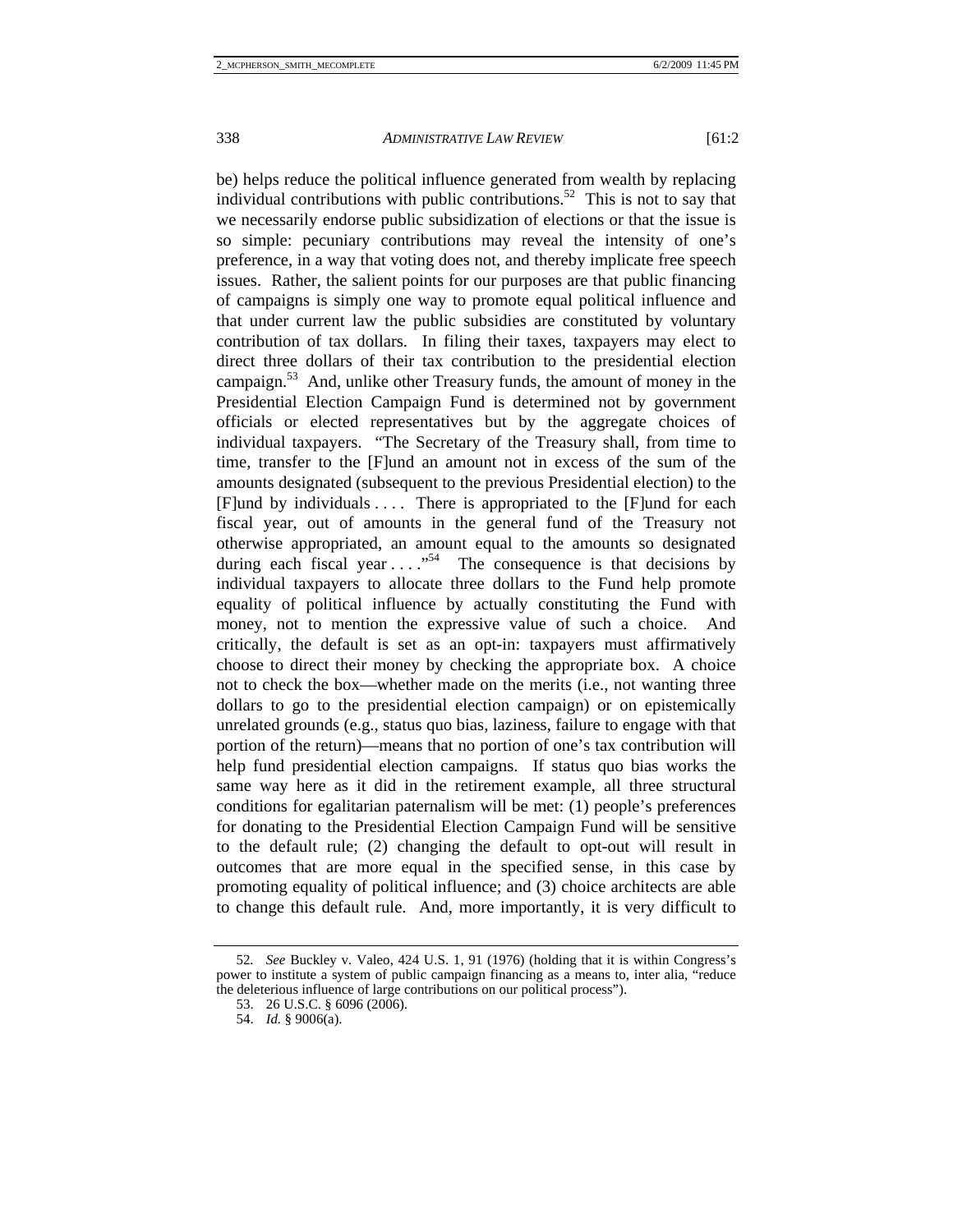argue that this change merely promotes welfare because equality of political influence is likely something we would value as a part of democratic legitimacy even if disparate political influence had more salutary effects.<sup>55</sup>

## III. WHICH VALUES SHOULD CHOICE ARCHITECTURE PROMOTE?

In the previous Parts, we used specific examples to show that choice architecture can be used to promote values other than welfare. Our goal in this Part is to outline a deliberative process that can help choice architects choose among competing values. Our argument proceeds by considering one possible conflict between liberty and equality in a specific example of choice architecture. Ultimately the choice architects must resolve these conflicts themselves, but acknowledging the conflict between different values and choosing purposely between them is likely to result in better choice architecture as judged by the chosen value. To help ground our discussion, we will use the campaign finance example given above to explore a possible conflict between equality of political influence and substantive liberty.

Recall that the public financing of presidential election campaigns depends on the decisions of individual taxpayers to allocate three dollars of their tax burden to the Presidential Election Campaign Fund, and thus that changing tax returns from the current opt-in default rule to an opt-out default rule could promote equality of political influence. However, a third option between opt-in and opt-out is what Thaler and Sunstein call "required choice."56 Here the default rule forces individuals to choose to

 <sup>55.</sup> However unlikely it is, there is no conceptual inconsistency in imagining a society in which disparately powerful private interests consistently furthered the public good more than any system of more diffuse political power. Even in this situation, our intuition is that a more diffuse system would be preferable precisely because equality of political influence is a primitive value. So articulated, equality of political influence is closely related to what Benjamin Constant called "liberty of the ancients" and Justice Stephen Breyer has expounded as "active liberty," namely the right of each citizen to share in the collective role of governing. *See* STEPHEN BREYER, ACTIVE LIBERTY 3–34 (2005) (comparing and contrasting various approaches to judicial interpretation, concluding that judges should place a greater emphasis on active liberty—a democratic theme that resonates throughout the Constitution—when interpreting constitutional and statutory provisions).

 <sup>56.</sup> NUDGE, *supra* note 1, at 86–87; *see also Libertarian Paternalism*, *supra* note 1, at 1173 (labeling this same option "required active choosing"). In *Libertarian Paternalism*, Thaler and Sunstein briefly suggest that required active choosing may be unacceptably coercive to those who would prefer not to choose. On further reflection, however, the psychological picture needed to make this the case is implausible, particularly in the context of the retirement savings program they discuss. The image here is of individuals who have no preferences about their retirement savings and no desire to form such preferences. The plausible reaction of these people to required active choosing is not resentment or autonomous deliberation of the sort we have called substantive liberty, it is in fact indifference—check a box, any box. In other words, if we take these people's preference or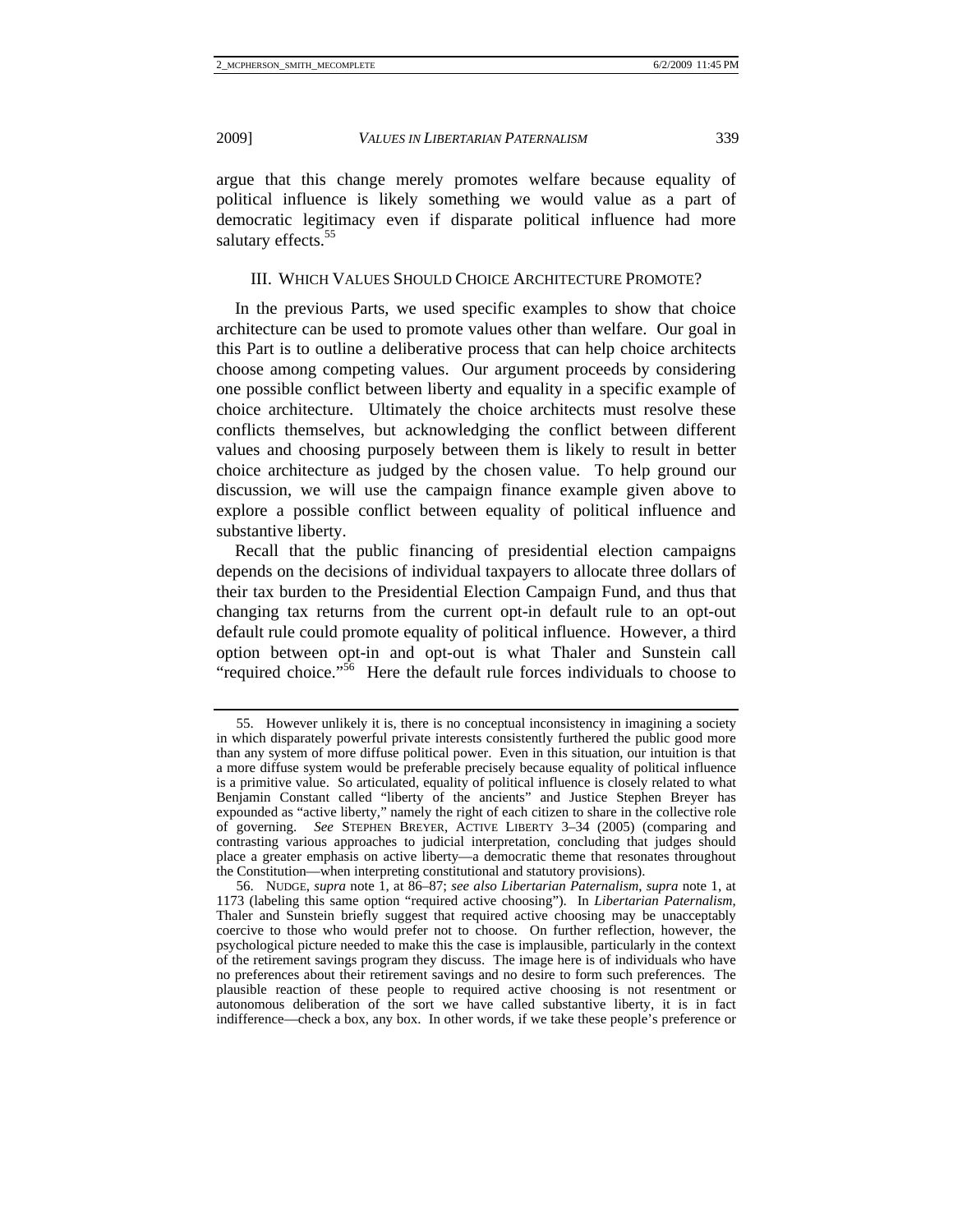either contribute to the Fund or not contribute to the Fund—there is no status quo that they can just stick with. More concretely, if tax returns were to be designed with required choice, individuals would have to check a box signifying a contribution to the Fund or check a box signifying no contribution to the Fund in order for their tax returns to be complete. They would be required to choose between the two options. Significantly, required choice in this case could promote substantive liberty to the extent that it encourages some individuals to reflect on which option they prefer. For example, some of the individuals who would otherwise stick with the default option, whether opt-in or opt-out, would reflect and decide whether they want to support public campaign funds with their tax dollars if they were required to choose. The choice architects who design tax returns may

thus be faced with the following dilemma: design the public campaign finance section of tax returns as opt-out so that it promotes equality of political influence, or design the section as required choice so that it promotes substantive liberty.

For the purposes of this Article, we need not definitively resolve this dilemma. Rather, we will outline some of the considerations that would influence any resolution. Upfront, it is worth noting that the weight given to any of these considerations will depend in part on an underlying theory of political justice.<sup>57</sup> For instance, political liberals may find equality of political influence a weightier consideration than substantive liberty precisely because they may view substantive liberty as a comprehensive doctrine and equality of political influence as a political one.<sup>58</sup> It would be a mistake, however, to conclude that a resolution is unattainable. As a practical matter, there must be a resolution—tax forms must be designed and as we will show, there are considerations that militate for specific resolutions. Ultimately, the choice between different designs must emerge from a deliberative process of the sort we outline—making it no different from any other public policy dilemma.

The first consideration will always be empirical: in the case of public

lack thereof seriously, it should not matter to them that they have to choose between several options precisely because they are indifferent among them.

 <sup>57.</sup> This is a broadly applicable point, but it is perhaps best articulated in debates about tax policy. *See* LIAM MURPHY & THOMAS NAGEL, THE MYTH OF OWNERSHIP: TAXES AND JUSTICE 40–75 (2002) (outlining the scope of various theories of distributive justice in service of the conclusion that most tax policy discussions take for granted a controversial theory of libertarian entitlement).

<sup>58</sup>*. See generally* JOHN RAWLS, POLITICAL LIBERALISM 78 (1993) (stating that full political autonomy is partly "realized by participating in society's public affairs and sharing in its collective self-determination over time" and that "full autonomy of political life must be distinguished from the ethical values of autonomy and individuality, which may apply to the whole of life, both social and individual, as expressed by the comprehensive liberalisms of Kant and Mill").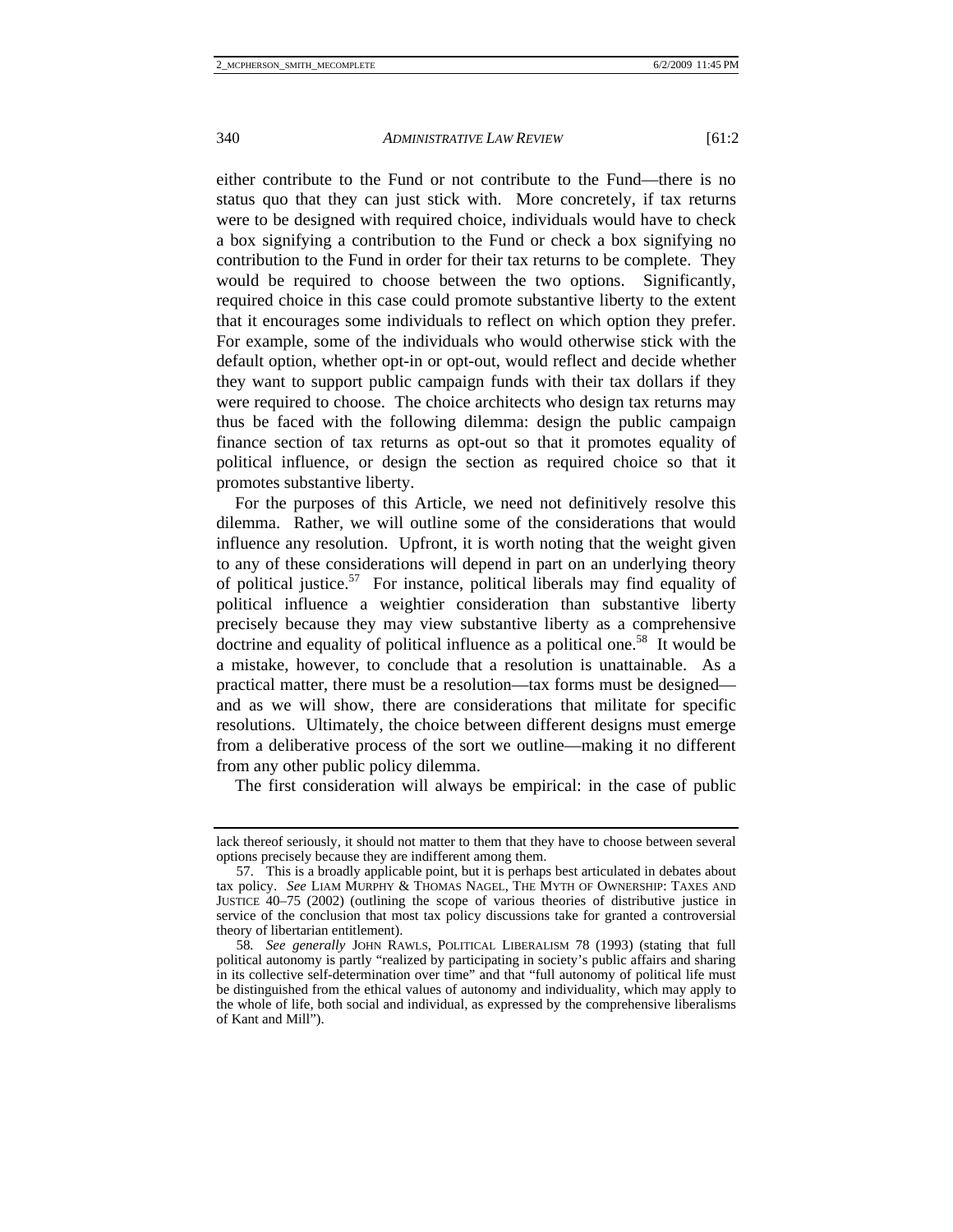campaign finance, does an opt-out default rule actually increase equality of political influence by directing more money to the Presidential Election Campaign Fund? And does a required-choice default rule cause more people to exercise substantive liberty or is it simply an annoyance to be checked randomly? What is the percentage increase in people who donate to the Fund under an opt-out default rule as compared with opt-in or required-choice default rules? In short, the extent to which choice architecture actually promotes a specific value is an empirical question, and evidence can be helpful in deciding the normative question of which value to promote. After all, if it is empirically true that opt-out vastly promotes equality of political influence while required choice only marginally promotes substantive liberty, opt-out will be unambiguously preferable.

If it is empirically true that both opt-out and required choice would promote their respective values, a way to decide between them is to examine the level of fit between the default rule in question and the social role of the value it is supposed to promote. Generally, choice architects should ask questions such as the following: Do other mechanisms or fora promote the value in question? Is the default rule in question the only way to promote this value? Are there other ways to realize the value? After all, if the default rule is the only way to promote a certain value, then it counsels toward promoting that value. Similarly, if there are lots of other forums or areas of life in which a certain value is realized, then promoting that particular value through the default rule may seem less important. Applied to the case of the Presidential Election Campaign Fund, one might think that it is more important to further equality of political influence than to further substantive liberty because individual contributions are the only way to constitute the Fund and because there are many other areas in which individuals can exercise substantive liberty. The choice architect responsible for designing tax forms might thus choose an opt-out default rule over required choice. This is not a definitive answer by any means, but a definitive answer would need to result from a deliberative process of this sort.

#### **CONCLUSION**

We have shown that Thaler and Sunstein's approach to choice architecture, libertarian paternalism, can be used to promote values other than welfare. Our argument was twofold: we began by showing that in specific situations the structure of choice architecture that promotes welfare can be adapted to promote liberty or equality; we then offered some guidance for choosing between different values by sketching a deliberative process that considers empirical effects of choice architecture and the social roles of the values in question. In so doing, we hope only to have provided the impetus for choice architects, among others, to consider the